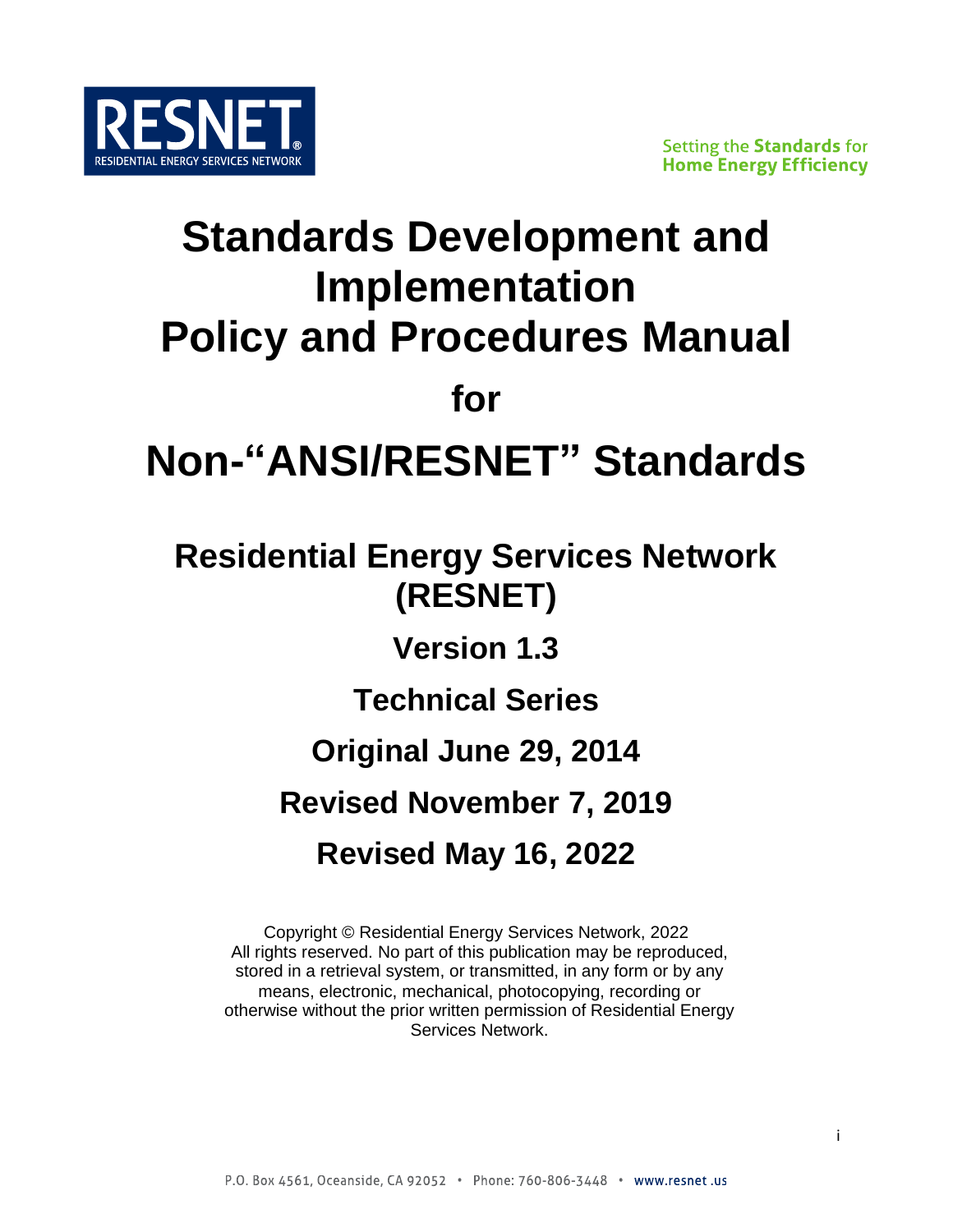### **Table of Contents**

<span id="page-1-0"></span>

| 1.             |              |  |
|----------------|--------------|--|
| 2.             |              |  |
| 3.             |              |  |
|                | 3.1          |  |
|                |              |  |
|                | 3.3.         |  |
|                |              |  |
|                |              |  |
|                |              |  |
|                |              |  |
| $\mathbf{4}$ . |              |  |
| 5.             |              |  |
|                | 5.1.         |  |
|                | 5.2.         |  |
|                | 5.3.         |  |
|                | 5.4.         |  |
|                | 5.5.         |  |
|                | 5.6.         |  |
| 6.             |              |  |
|                | 6.1.         |  |
|                | 6.2.         |  |
|                | 6.3.         |  |
|                | 6.4.<br>6.5. |  |
|                | 6.6.         |  |
|                | 6.7.         |  |
| 7.             |              |  |
|                |              |  |
|                | 7.2.         |  |
|                | 7.3.         |  |
|                | 7.4.         |  |
|                | 7.5.         |  |
| 8.             |              |  |
|                | 8.1.         |  |
|                | 8.2.         |  |
|                | 8.3.         |  |
|                | 8.4.         |  |
|                | 8.5.         |  |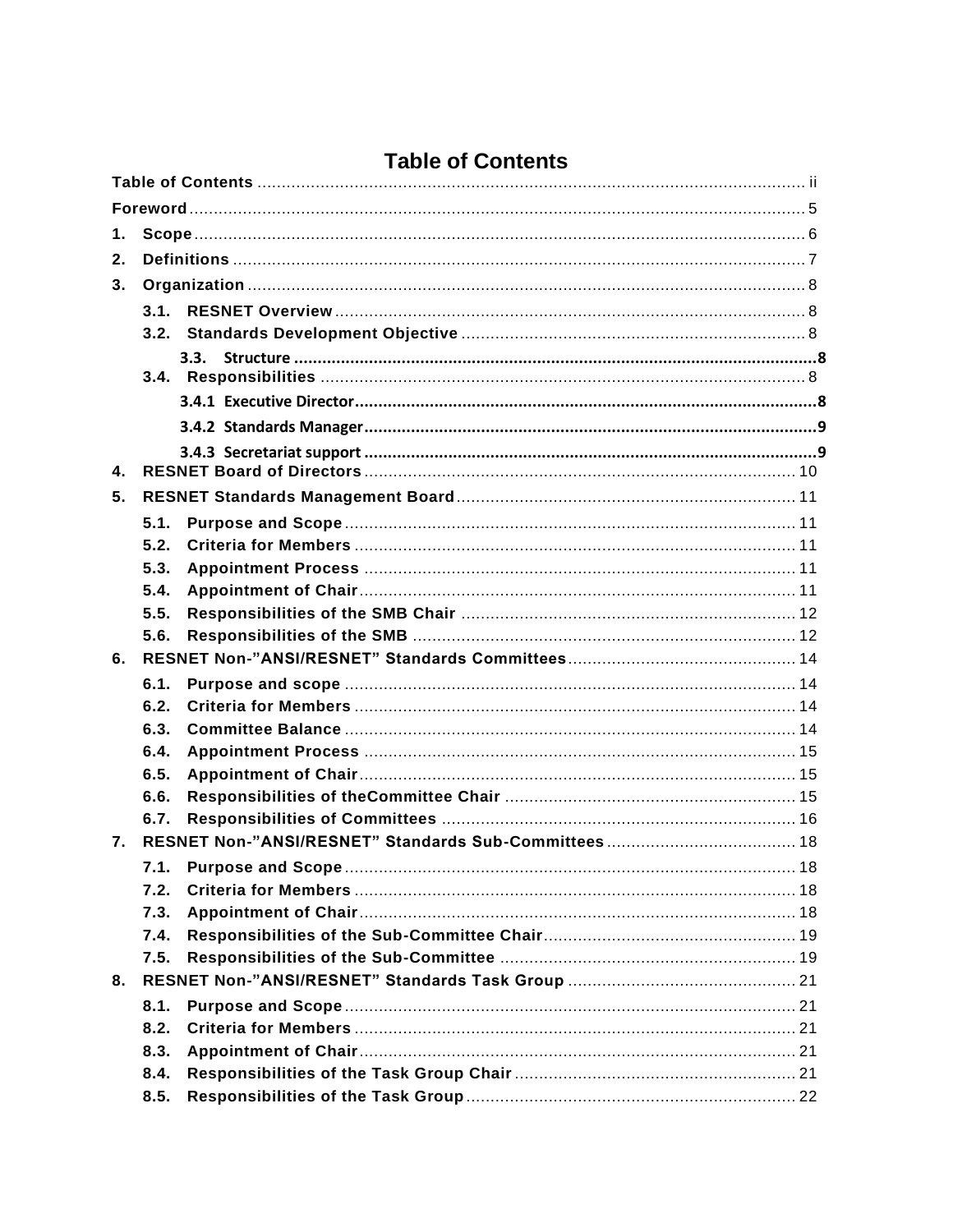| 9. |                                                                                                                                                                            |  |
|----|----------------------------------------------------------------------------------------------------------------------------------------------------------------------------|--|
|    | 10. RESNET Non-"ANSI/RESNET" Standards Development Process  24                                                                                                             |  |
|    |                                                                                                                                                                            |  |
|    |                                                                                                                                                                            |  |
|    | 10.3 Adopting National and International Standards (Rev 5/16/22)  24                                                                                                       |  |
|    |                                                                                                                                                                            |  |
|    |                                                                                                                                                                            |  |
|    |                                                                                                                                                                            |  |
|    |                                                                                                                                                                            |  |
|    |                                                                                                                                                                            |  |
|    |                                                                                                                                                                            |  |
|    |                                                                                                                                                                            |  |
|    |                                                                                                                                                                            |  |
|    |                                                                                                                                                                            |  |
|    |                                                                                                                                                                            |  |
|    |                                                                                                                                                                            |  |
|    | 10.8 Development and Adoption of New Non-"ANSI/RESNET" Standards  25                                                                                                       |  |
|    |                                                                                                                                                                            |  |
|    | 10.8.2 Notification of Non-"ANSI/RESNET" Standard Project Initiation26                                                                                                     |  |
|    | 10.8.3 Preparing a Draft of a New Non-"ANSI/RESNET" Standard (Rev 5/16/22)26                                                                                               |  |
|    | 10.8.4 Committee Non-"ANSI/RESNET" Standards Development Procedures (Rev 5/16/22)                                                                                          |  |
|    |                                                                                                                                                                            |  |
|    |                                                                                                                                                                            |  |
|    | 10.8.6 Committee Consideration of Public Comments, Non-"ANSI/RESNET" Standards  28                                                                                         |  |
|    |                                                                                                                                                                            |  |
|    |                                                                                                                                                                            |  |
|    | 10.10 Maintenance and Amendment of Existing Non-"ANSI/RESNET" Standards                                                                                                    |  |
|    |                                                                                                                                                                            |  |
|    |                                                                                                                                                                            |  |
|    | 10.12 Interim Non-"ANSI/RESNET" Standards or Addendum  32                                                                                                                  |  |
|    |                                                                                                                                                                            |  |
|    |                                                                                                                                                                            |  |
|    |                                                                                                                                                                            |  |
|    |                                                                                                                                                                            |  |
|    |                                                                                                                                                                            |  |
|    |                                                                                                                                                                            |  |
|    |                                                                                                                                                                            |  |
|    |                                                                                                                                                                            |  |
|    | When consensus is not reached on a standard, one option is to publish the work as a                                                                                        |  |
|    | technical report. By doing so the work to date is preserved. Technical reports can be<br>further developed under the process outlined in this manual to make the technical |  |
|    |                                                                                                                                                                            |  |
|    |                                                                                                                                                                            |  |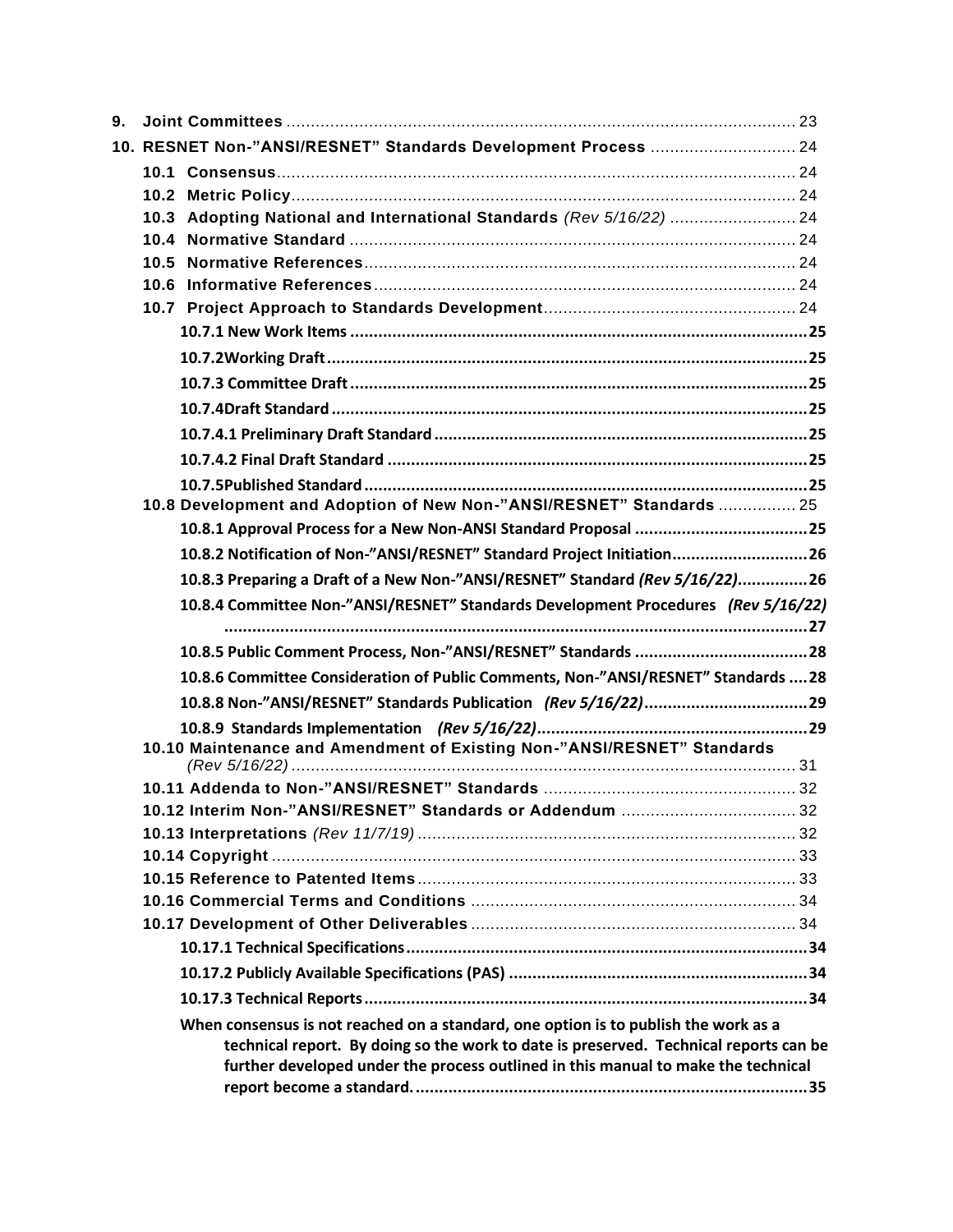| RESNET Guidelines may be developed for use by the industry as guidance preliminary to<br>establishment of standards. Guidelines will be based on best current knowledge and<br>provided to industry as guidance for best practices and for comment that will form the<br>basis for future standards projects. Technical Reports may also be published as<br>Guidelines with sufficient support of the SMB and Committee jurisdiction over the |  |
|-----------------------------------------------------------------------------------------------------------------------------------------------------------------------------------------------------------------------------------------------------------------------------------------------------------------------------------------------------------------------------------------------------------------------------------------------|--|
| Guidelines shall be based on RESNET reports from approved projects to determine and<br>document best practices in areas it does not currently have standards. Guidelines do<br>not require Committee consensus and may be approved after one round of attempts<br>to address member objections. Guidelines do not require public comment. Guidelines                                                                                          |  |
| Guidelines are an initiation of efforts by RESNET to develop standards for use by the home<br>energy evaluation industry and shall be followed up with standards development                                                                                                                                                                                                                                                                  |  |
|                                                                                                                                                                                                                                                                                                                                                                                                                                               |  |
|                                                                                                                                                                                                                                                                                                                                                                                                                                               |  |
| 11.1.3Non-"ANSI/RESNET" Standards Sub-Committee (SC) Meetings36                                                                                                                                                                                                                                                                                                                                                                               |  |
|                                                                                                                                                                                                                                                                                                                                                                                                                                               |  |
|                                                                                                                                                                                                                                                                                                                                                                                                                                               |  |
|                                                                                                                                                                                                                                                                                                                                                                                                                                               |  |
|                                                                                                                                                                                                                                                                                                                                                                                                                                               |  |
|                                                                                                                                                                                                                                                                                                                                                                                                                                               |  |
|                                                                                                                                                                                                                                                                                                                                                                                                                                               |  |
|                                                                                                                                                                                                                                                                                                                                                                                                                                               |  |
|                                                                                                                                                                                                                                                                                                                                                                                                                                               |  |
|                                                                                                                                                                                                                                                                                                                                                                                                                                               |  |
|                                                                                                                                                                                                                                                                                                                                                                                                                                               |  |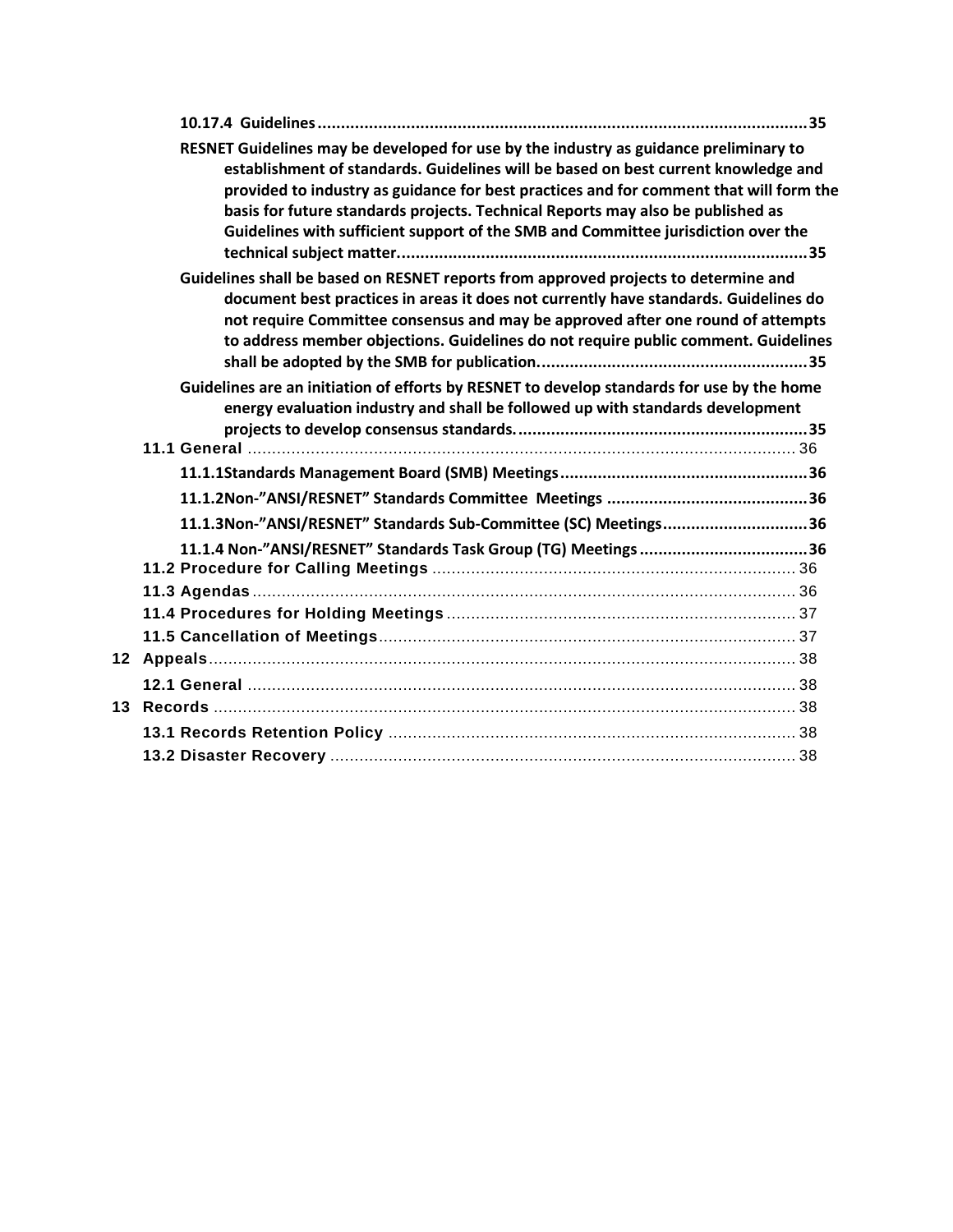#### <span id="page-4-0"></span>**Foreword**

The purpose of this manual is to provide written procedures that are to be followed for developing RESNET consensus based standards that **are not** proposed American National Standards approved by the American National Standards Institute (ANSI). These written procedures have been developed in keeping with consensus standard principles of ANSI but **do not** comply with all ANSI *Essential Requirements.* Development of RESNET standards intended to be ANSI approved American National Standards is governed by the ANSI ASD Standards Development Policy and Procedures Manual.

This manual shall be updated on an ongoing basis for continual improvement.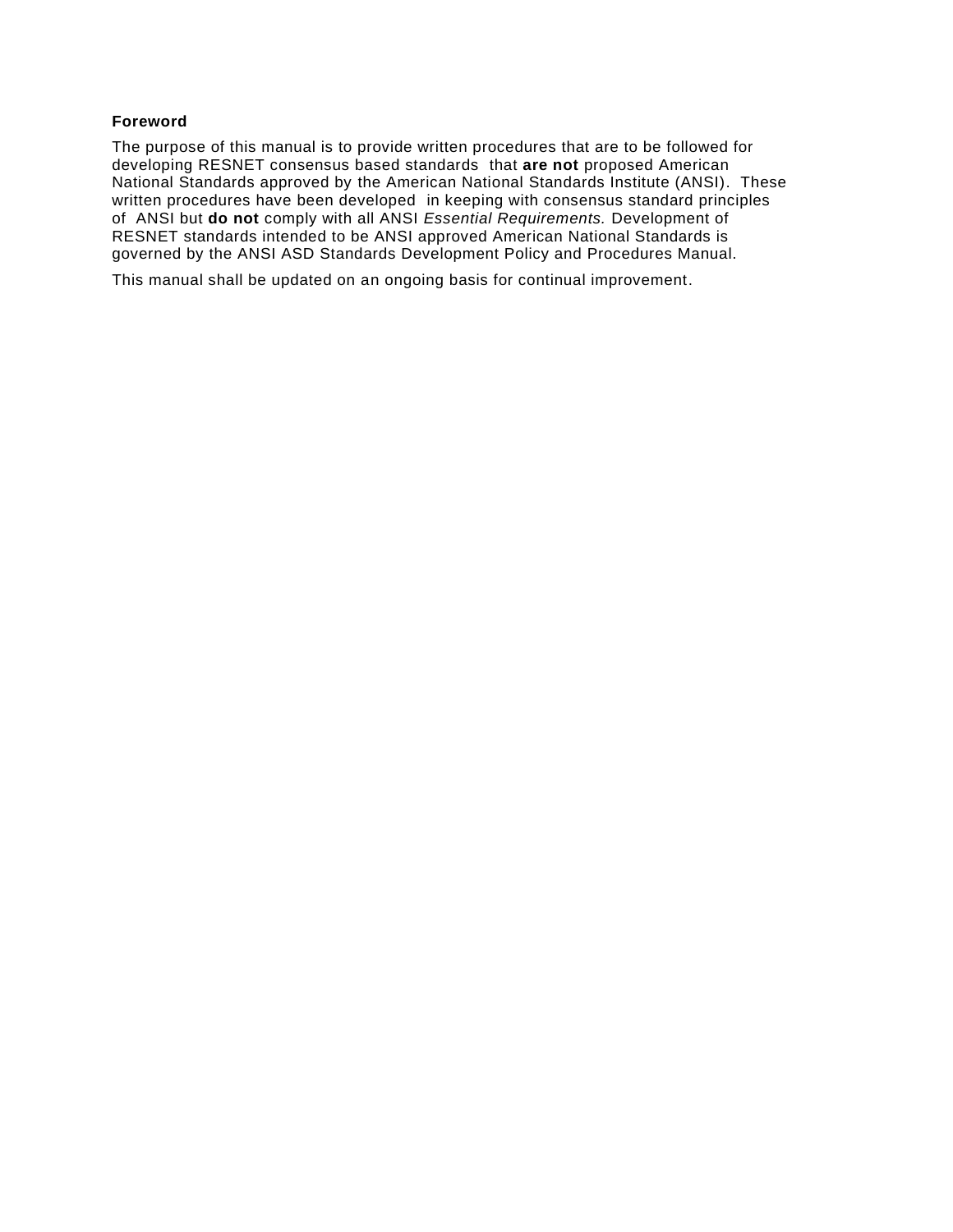#### <span id="page-5-0"></span>**1. Scope**

The scope of this manual is the policy and procedures required to develop consensus based standards for RESNET and other organizations with interests similar to those of RESNET. This manual provides a process to be followed for the development of concensus based standards from the proposal of a new standard to the maintainance of the standards.

This manual does not apply to any documents that RESNET develops that are proposed American National Standards.

The standards that RESNET develops are for the residential and commercial energy services and for any associated industry.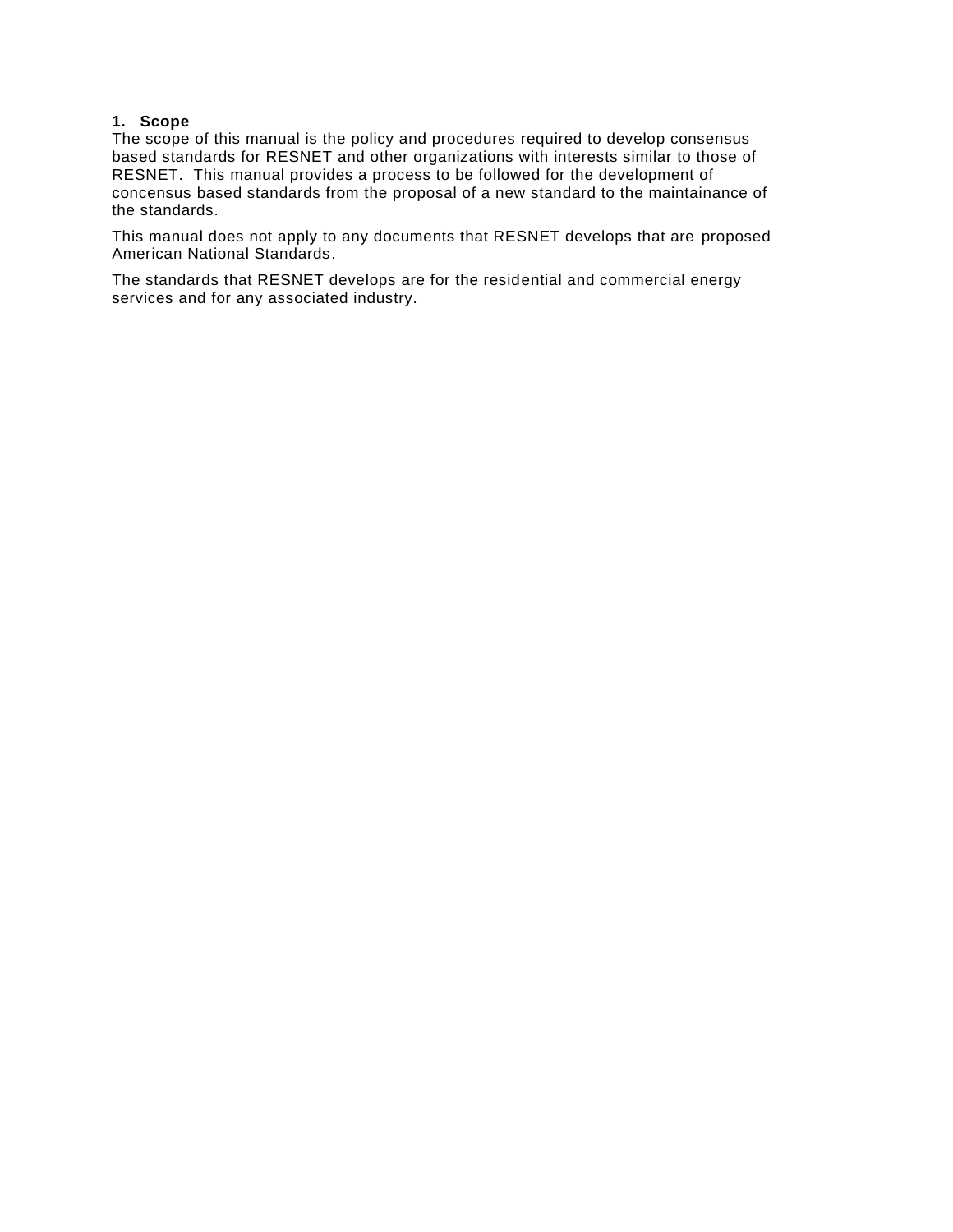#### <span id="page-6-0"></span>**2. Definitions**

2.1

#### *consensus*

Substantial agreement has been reached by directly and materially affected interests. This signifies the concurrence of more than a simple majority, but not necessarily unanimity. Consensus requires that all views and objections be considered and documented

#### $2.2<sub>2</sub>$

#### *interest*

The perspective of a committee member, as judged by his or her present and past sources of income, fees, or reimbursements of related expenses, within the context of the purpose and scope of the project committee. The perspective may also be judged by the recorded views of the individual, or of any organization he/she is employed by or of which he/she is a member.

#### 2.3

#### *interest categories*

The principal (top) tier of interest classifications. For some committees, it may be appropriate to designate subcategories of one or more interest category.

2.3.1

#### *general interest*

Regulatory officials or their representatives, researchers, educators and others with expertise in the fields of building energy efficiency, as well as representatives of associations of these types of professionals. In addition, this category is intended for those who have interests other than those described in other categories. Example members of this category would include employees of research institutions, universities, nationally recognized testing laboratories, employees of energy advocacy groups, and others with a general interest in energy efficiency in buildings.

#### 2.3.2

#### *producer*

Those directly concerned with the production or distribution of a product or service addressed by the standard, including industry associations representing producers or distributors, or those receiving substantial support from a producer directly concerned. For example, software providers, rating providers and training providers would likely be considered producers for most standards developed by RESNET.

#### 2.3.3

#### *user*

Those who use the product or service involved, or those who receive substantial support from a user directly concerned, but are not involved with its production or distribution. This reference is not to users of the standard, but to users of the product or service covered by the standard. For example, a homebuilder would likely be a user of most standards developed by RESNET. Local, State or federal governments or utilities may also be considered users where the products and services covered by the standard(s) are specified as all or part of the requirements of a government- or utility-sponsored building energy efficiency program or energy code.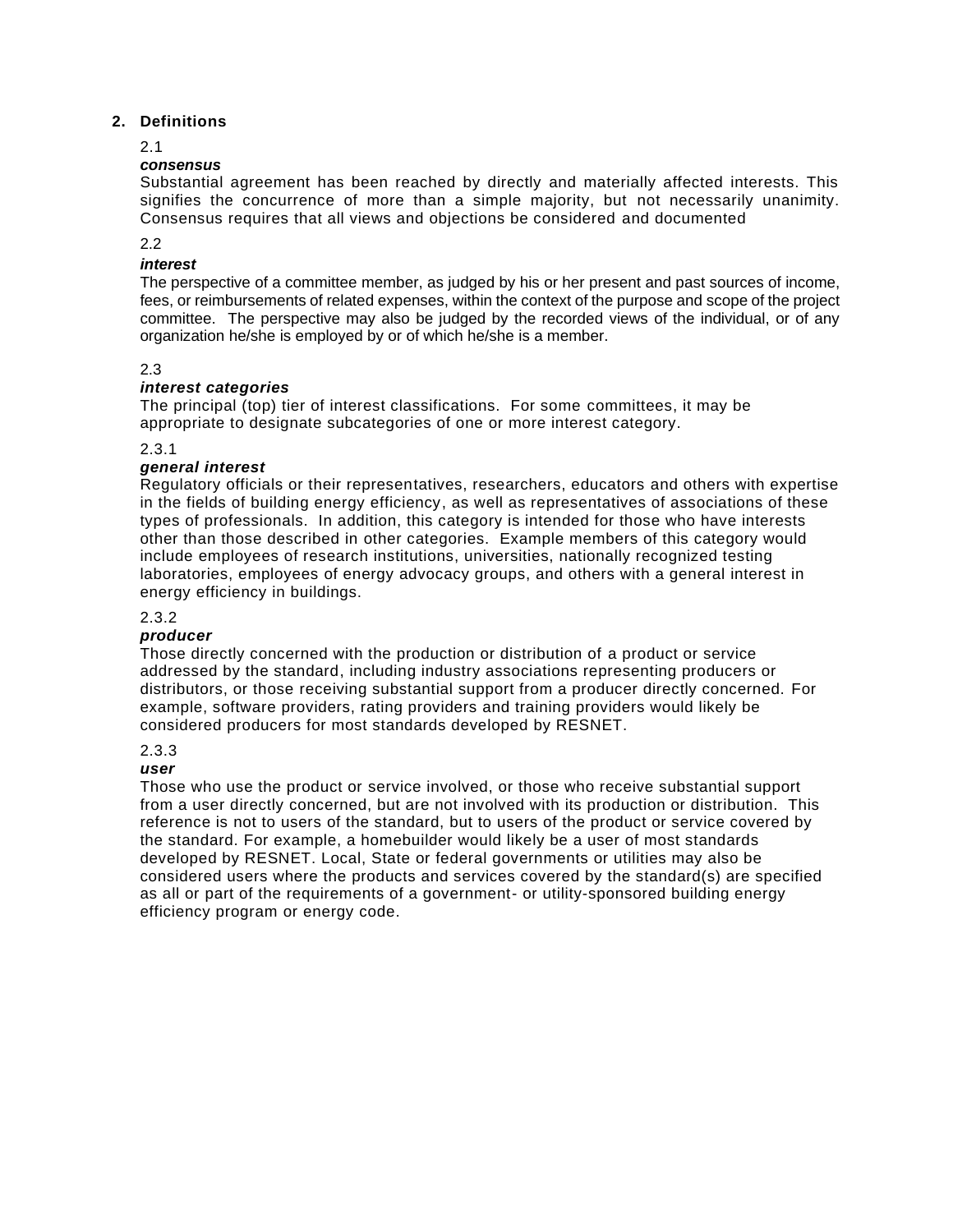#### <span id="page-7-1"></span><span id="page-7-0"></span>**3. Organization**

#### **3.1. RESNET Overview**

In April 1995, the Residential Energy Services Network (RESNET) was formed to develop a national market for building energy rating systems and energy efficient financing opportunities. In May 2002 RESNET became incorporated as a 501(c)(3) not-for-profit corporation.

RESNET's standards are officially recognized by builders to rate their home's energy performance, state and local governments as a compliance option to their building energy codes and local Multiple Listing Services for comparing homes on the market energy performance. RESNET's standards are also recognized by the U.S. mortgage industry for emphasizing a building's energy performance in the mortgage loan.

The RESNET website is a one-stop solution where homeowners can learn about the energy audit and rating processes, and search the RESNET directory to find certified energy auditors and raters and qualified contractors and builders. To be included in the directory, these independent, unbiased professionals must complete the required energy training to meet the high standards of excellence that RESNET demands. All RESNET-certified and RESNET-qualified professionals agree to abide by the RESNET Code of Ethics and Standards of Practice.

#### <span id="page-7-2"></span>**3.2. Standards Development Objective**

The objective for RESNET to develop standards is to provide a standardized process by which all energy auditors,energy modelers, energy raters and energy contractors can conduct business. As opportunites for additional standards associated with energy audits, energy modeling, energy rating and energy improvement are developed, RESNET will develop standards that are associated with the business of providing energy audits, modeling, ratings and improvement.

#### <span id="page-7-3"></span>**3.3. Structure**

RESNET is a 501(c)(3) non-profit corporation which supports the building performance industry through accreditation of providers and the certification of raters, auditors and energy improvement contractors. The organization is a membership-based organization where each member has an opportunity to vote on various matters including the election of the Board of Directors. Each member is entitled to one vote.

The members elect a Board of Directors who become responsible for the operation of the corporation. The individuals are elected to the Board for a specific term in accordance with the RESNET by-laws. The Board sets policy and direction of the corporation.

RESNET is an independent non-profit corporation which:

- is dedicated to the building performance industry
- has staff that are trained, competent and dedicated to accomplishing the mission of RESNET
- has a structure that delivers the goals and objectives of the organization
- has developed working relationships with other organizations which can assist RESNET to meet its goals and objectives
- has persons associated with or members who are subject matter experts

#### <span id="page-7-5"></span><span id="page-7-4"></span>**3.4. Responsibilities**

#### **3.4.1 Executive Director**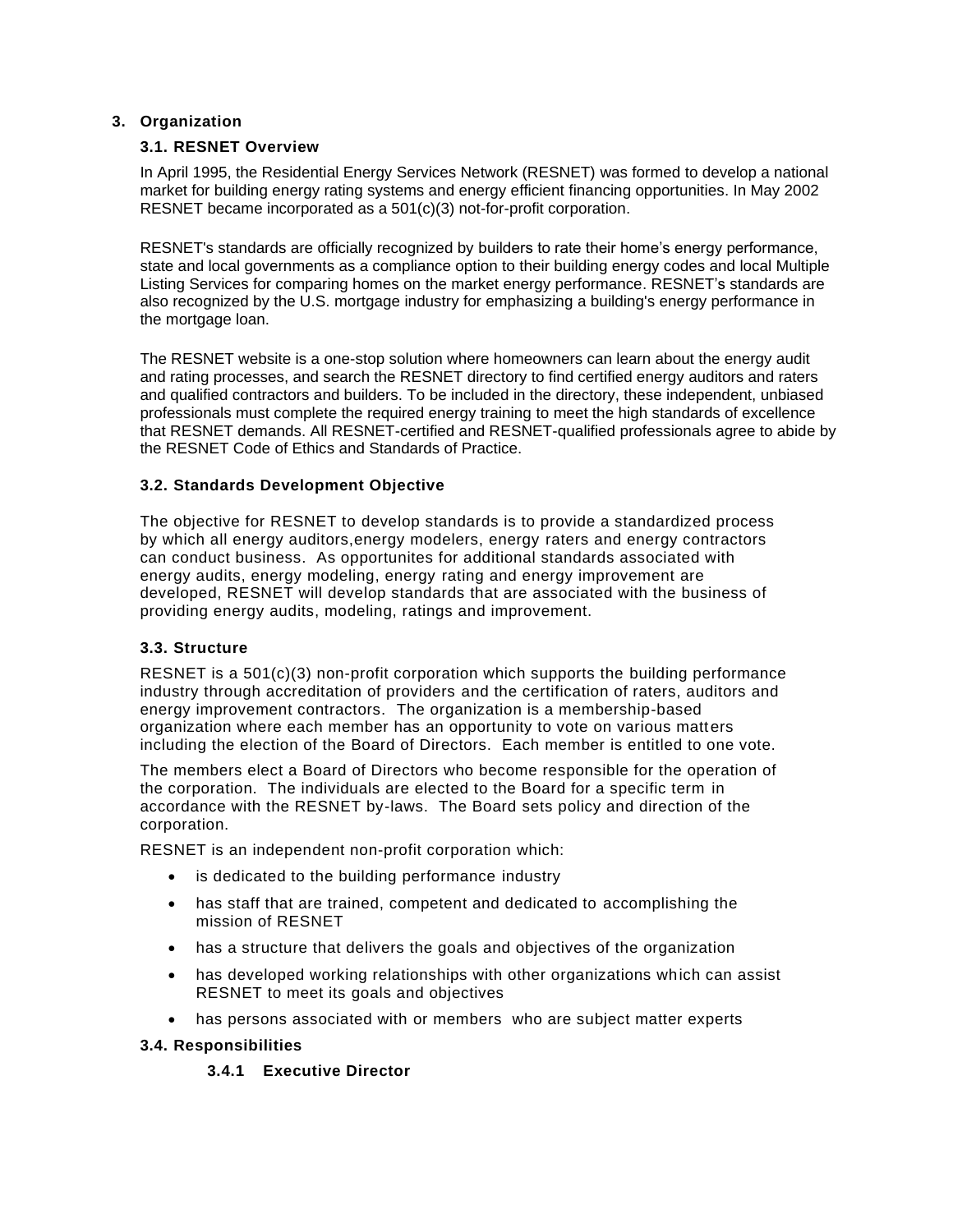The Executive Director is responsible for the day to day operation and management of the organization, is responsible for any supervision and oversees any consultants to the organization.

The Executive Director reports to the RESNET Board and receives direction from the Board.

#### <span id="page-8-0"></span>**3.4.2 Standards Manager**

The standards manager reports to the Executive Director and receives direction from the Executive Director. The Standards Manager works closely with the Standards Management Board (SMB) and the Committees developing non-ANS standards () along with any Sub-Committees and Task Groups. The Standards Manager is responsible for the day to day operation of the standards development function of the corporation.

The responsibilities of the Standards Manager include:

- ensuring that minutes are taken for each SMB, Committee and Sub-Committee meeting
- publication of standards development work

#### <span id="page-8-1"></span>**3.4.3 Secretariat support**

The Standards Manager shall provide or obtain secretariat support required to allow the standards development process to function effectively and efficiently. The support required includes (but is not limited to) the development of agendas, taking of meeting minutes for the SMB, Committee, Sub-Committees, collating of comments on documents, record keeping, circulation of documents, etc.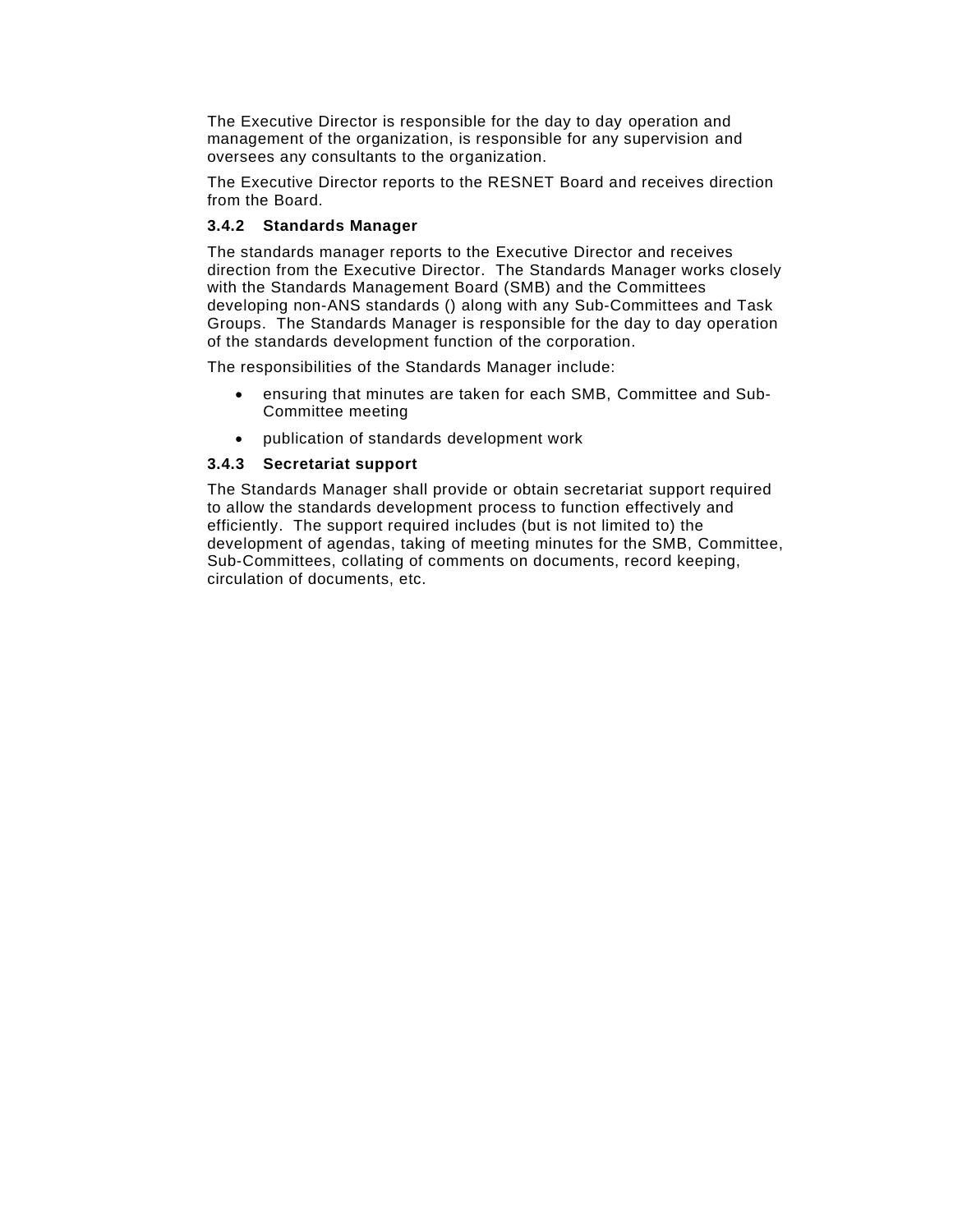#### <span id="page-9-0"></span>**4. RESNET Board of Directors**

RESNET is governed by a Board of Directors that has been elected from the members in accordance with the RESNET by-laws. The Board of Directors has the responsibility and accountability to direct the corporation and ensure that the needs of the members are met.

#### **4.1 Role in Standards Development Process**

It is a Board decision to have RESNET standards that are not proposed American National Standards follow the procedures prescribed by this manual.

The Board has the ultimate responsibility for the direction of the corporation and all actions of the corporation so the Board is responsible for the standards development process. The Board's responsibility is to ensure the standards development policies and procedures are followed. The Board will leave the technical development up to the RESNET Committees and to the consensus process. The Board will rely on the RESNET Standards Management Board to oversee the standards development process and to report regularly to the Board.

The RESNET Board has ultimate policy setting authority. The Standards Management Board nor any RESNET Committee can approve standards that are contrary to established Board policy.

The Board shall appoint the members of the Standards Management Board (SMB) on a scheduled basis. The Board shall appoint the Chair of the SMB.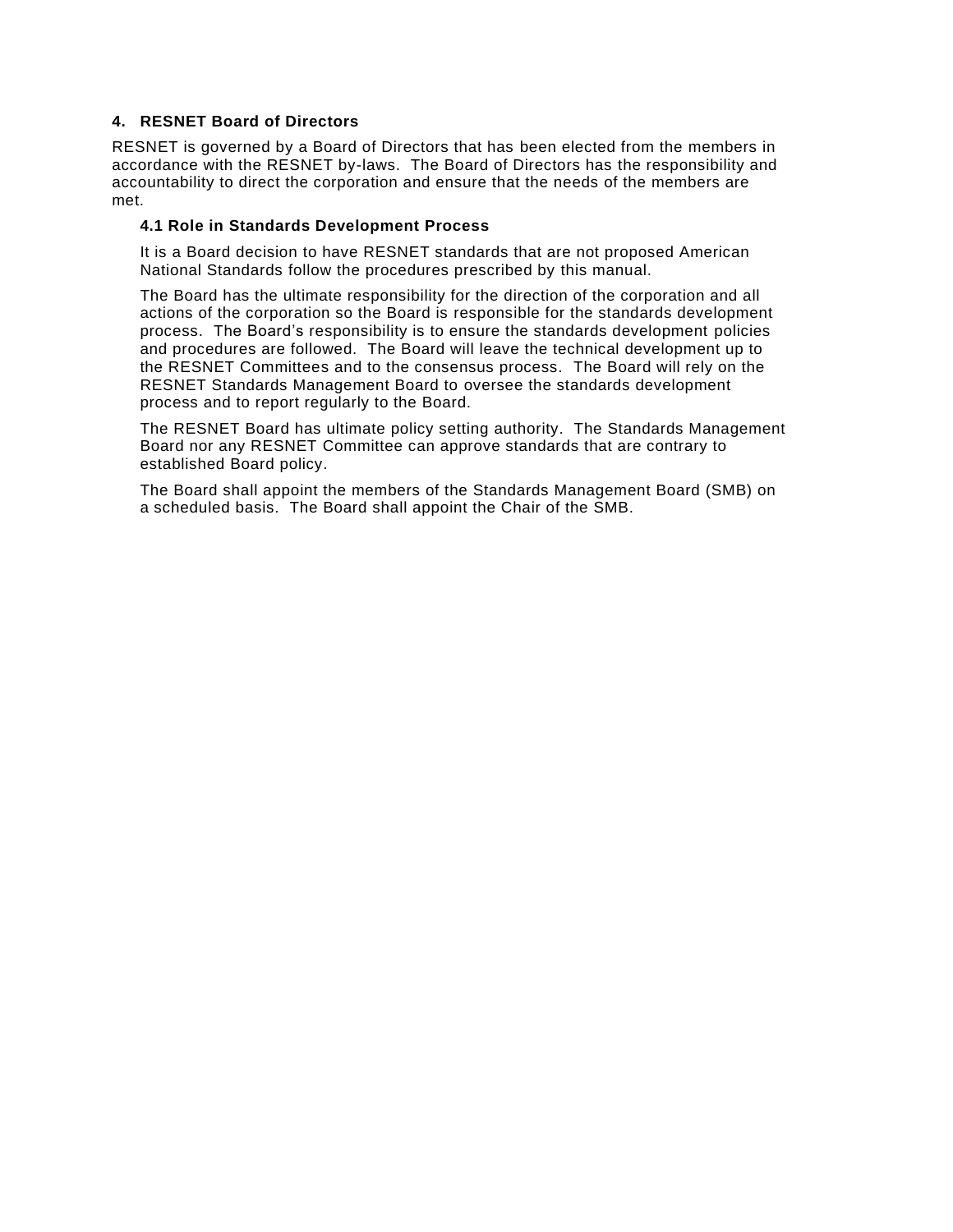#### <span id="page-10-1"></span><span id="page-10-0"></span>**5. RESNET Standards Management Board**

#### **5.1. Purpose and Scope**

The RESNET Standards Management Board (SMB) acts on behalf of the RESNET Board of Directors to oversee the standards development process and to ensure that RESNET standards development policies and procedures and board policies are followed. The SMB shall meet regularly and set direction for the Committee(s) standards development, review the work status and schedule and make modifications to the priorities as required. The SMB shall review and update the standards development policies and procedures on a regular basis.

#### <span id="page-10-2"></span>**5.2. Criteria for Members**

The members of the SMB shall be persons who have demonstrated their commitment to the standards development process. The members are not required to be members of RESNET but neither are RESNET members precluded from being a member of the SMB.

There is no requirement for the SMB to be a balanced committee. The RESNET Board of Directors will consider members that would result in a diverse SMB but the final makeup of the SMB will be comprised of a group of persons who will be best for the organization.

A person who is proposed to be a member of the SMB will be considered and evaluated using the following criteria:

- knowledge of standards
- knowledge of the standards development process
- their personal knowledge rather than the company or industry sector that they represent
- experience in the building energy efficiency industry

#### <span id="page-10-3"></span>**5.3. Appointment Process**

The RESNET Executive Director shall, in consultation with existing SMB members or stakeholders develop a slate of candidates for the position of a SMB member. The SMB shall not be made of less than five members nor greater than eleven members. The slate of potential members shall be presented to the RESNET Board for consideration.

The term for membership on the SMB shall be three years. The Board shall establish a rotation of members with approximately 1/3 of the members up for re-appointment each year. There is no limit on the number of terms a member may serve. The Board shall consider the record of participation of each member before any person is re appointed. Lack of participation will be one of the reasons why a person would not be re-appointed. Members may be removed by the RESNET Board for non-participation or malfeasance.

#### <span id="page-10-4"></span>**5.4. Appointment of Chair**

The RESNET Board, after appointing the members to the SMB, shall appoint a Chair and a Vice Chair from the members by a simple majority vote of the Board members participating in a Board meeting where this is an agenda item. The Vice-Chair shall fulfill the duties of the Chair when the Chair is unavailable.

The Chair and the Vice-Chair shall be appointed for a three year term. There is no limit on the number of times the Chair and Vice-Chair may be re-appointed. The Chair or Vice-Chair may be removed by the RESNET Board for non-participation or malfeasance.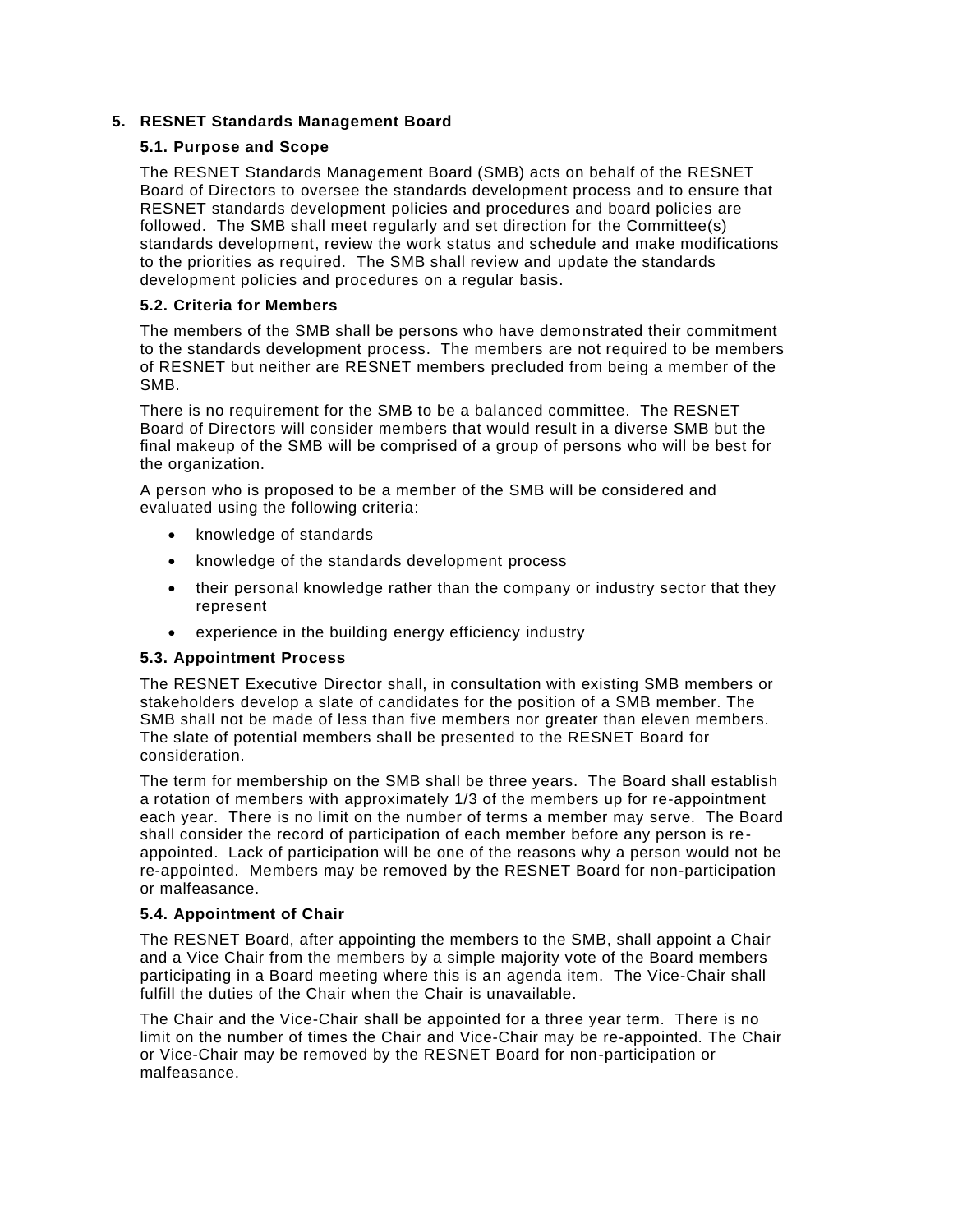#### <span id="page-11-0"></span>**5.5. Responsibilities of the SMB Chair**

The SMB Chair is responsible for:

- chairing all meetings
- conducting all activities in accordance with this policy and procedures manual
- avoiding dominance by a single person or group of persons in a discussion
- overall management of the SMB
- acting in a technical capacity only, divested from their affiliation
- coordinating with the standards manager on the standards developing process
- chairing meetings with a goal of reaching consensus
- ensuring that all points of view have been freely expressed
- providing a summary of the discussion
- ensuring any decisions reached are clearly formulated
- communicating with the standards manager on the work and progress including any material information that is provided
- reporting to the Board on a regular basis on the work and progress of the development of the standards
- ensuring the policies and strategic decisions are implemented by the SMB and Committees developing Non-"ANSI/RESNET" standards

#### <span id="page-11-1"></span>**5.6. Responsibilities of the SMB**

The responsibilities of the SMB shall include the complete operation of the standards development process according to adopted procedures. The SMB shall work with the standards manager and the various committees, sub-committees and task groups who develop standards. The SMB is specifically responsible for:

- coordination of the standards development technical work
- establishment of the scope and breadth of the standards development work
- reviewing the need to expand the standards development work into new fields on a regular basis
- establishment of Committees to perform as consensus bodies that develop Non-"ANSI/RESNET" standards and amendments
- establishment of the workscope for Committees
- appointment of the Chair of Committees
- appointment of the members of Committees
- approval of all new work items including the specific wording for title and scope
- establishment of priorities for Committees' standards development activities
- radification of the establishment of standards development sub-committees and task groups by Committees
- communication with the standards manager with regards to resources required to carry out the standards development work
- monitoring of the standards development work and communication with the standards manager on the progress
- review of the procedures followed by Committees when developing standards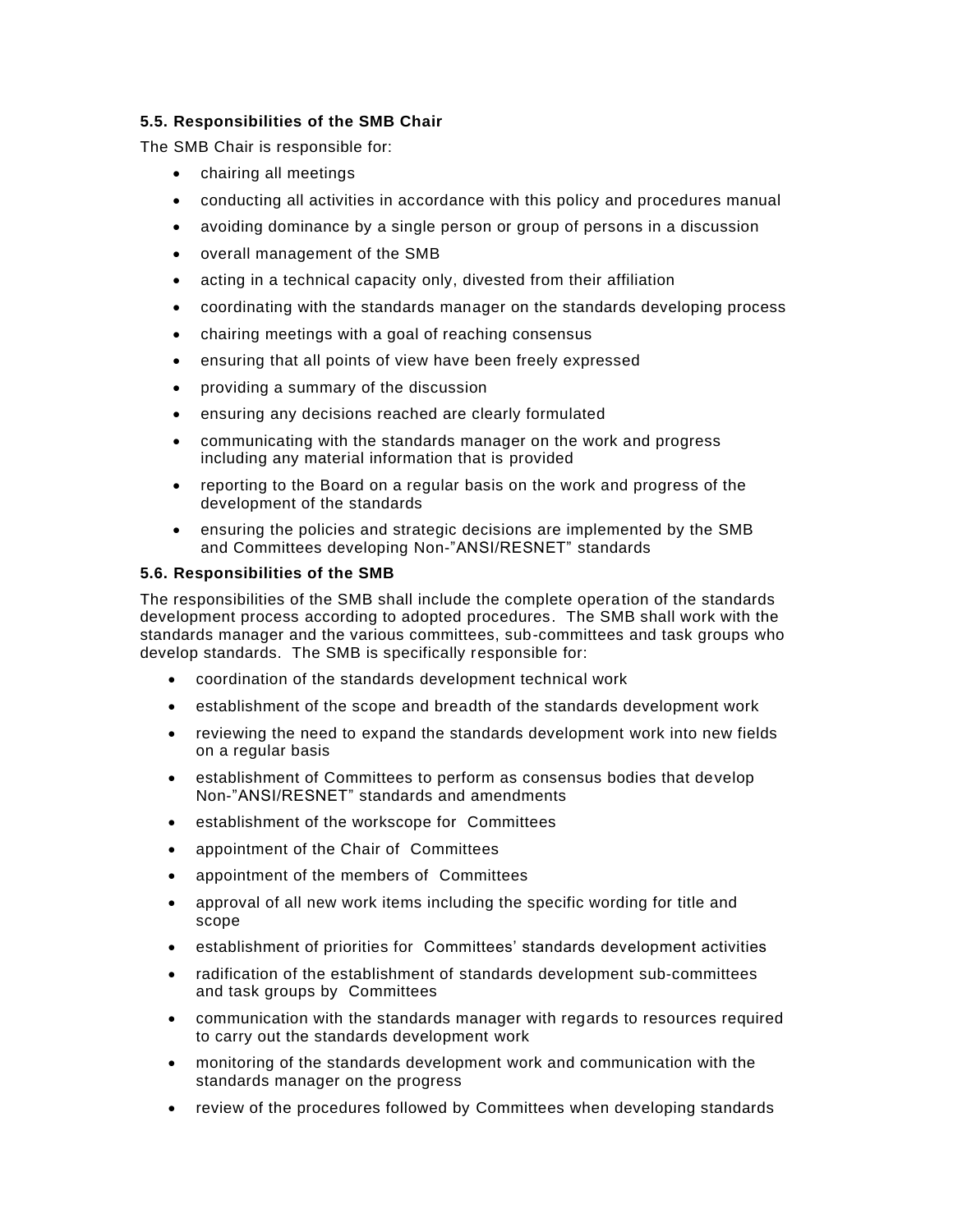- approval of all final standards actions taken by Committees
- establishment of templates for standards development work
- establishment of drafting rules and the format of RESNET standards
- maintenance and updating of this standards development policy and procedures manual
- maintenance of RESNET's accreditation as a standards development organization by ANSI
- appeals of decisions made by Committees
- approval of new standards, revisions and addendum for publication
- responding to interested parties on questions or points raised on the standards development process
- coordination with experts when required for the standards development process
- assisting the standards manager in the development of a budget for the standards developing work
- assisting the standards manager in managing Board approved budgets
- assisting the standards manager in publicizing the work being done on standards development
- coordination with the standards manager for the taking and distribution of meeting minutes
- signing a code of conduct agreement which sets out the expectations including regular participation in meetings and casting of votes.
- Ensure that proposed standards do not conflct with RESNET policy.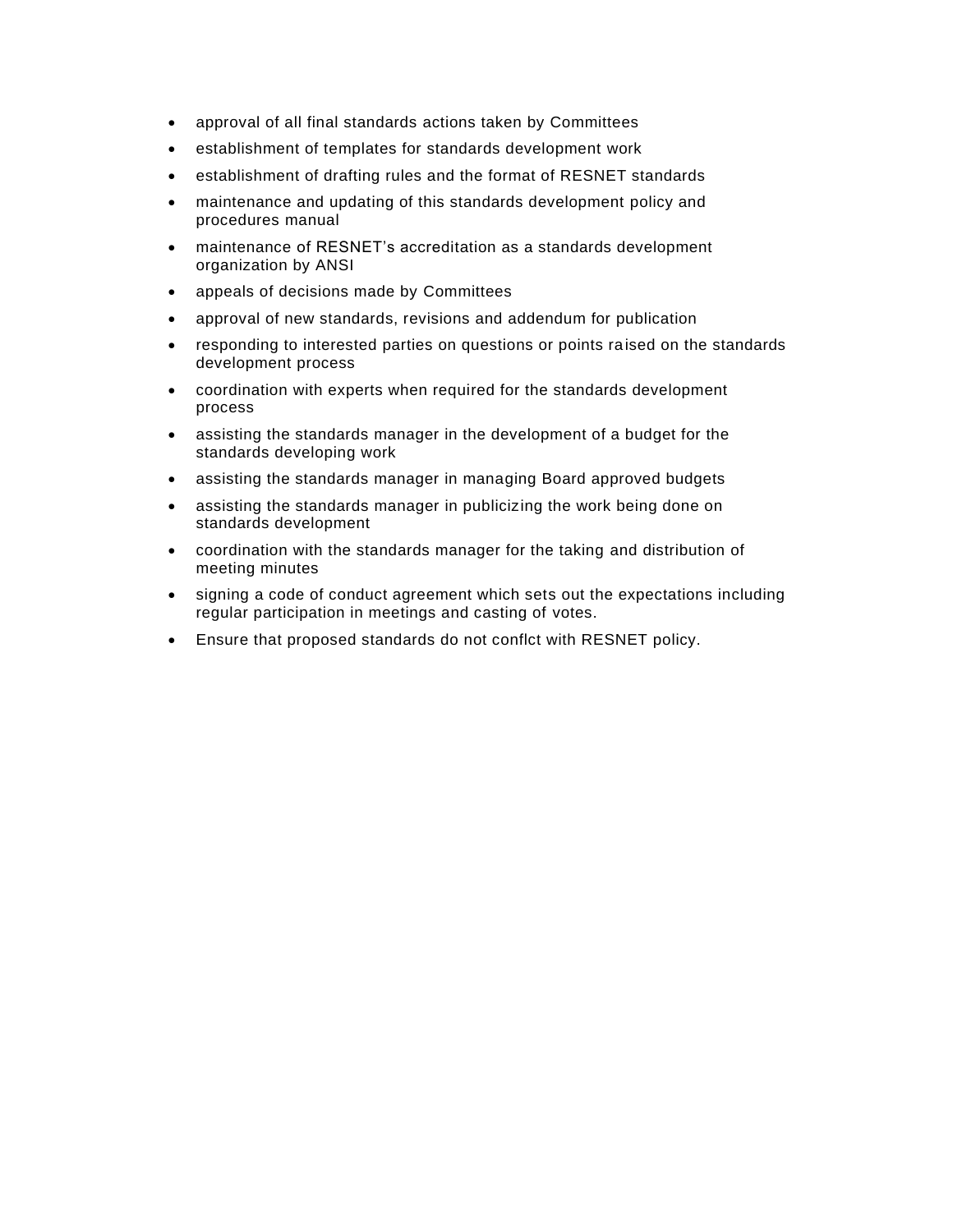#### <span id="page-13-0"></span>**6. RESNET Non-"ANSI/RESNET" Standards Committees**

Non-"ANSI/RESNET" Standards Committees ("Committees"), may be specially constituted committees with authority only to develop standards or committees with authority for development of standards specific to their broader authorities including but not limited to Training & Education and Quality Assurance.

#### <span id="page-13-1"></span>**6.1. Purpose and scope**

The purpose of the Committees is to be the consensus body that undertakes the technical work required for the development of RESNET standards and amendments. This work covers everything from proposing a title to delivering a publishable standard to the SMB for approval.

The scope of the Committees standards development authority is to draft standards and amendments approved for development by the SMB. The committee will undertake any and all of the technical work required to produce a standard ready for publication. The scope includes the establishment and dissolution of Sub-Committees and Task Groups.

The scope includes the development of standards relating to the auditing, rating and improvement of the energy performance of homes and buildings and any other associated work including the assessment of and the improvement of homes and buildings.

The Committee(s) has no set term and will continue in existence as long as RESNET develops standards.

#### <span id="page-13-2"></span>**6.2. Criteria for Members**

The members of Committees shall be persons who are subject matter experts and have demonstrated their interest in the standards development process. The members of the Committee are not required to be members of RESNET.

Committees developing standards and amendments shall be balanced pursuant criteria established by section 6.3 of this manual. The SMB will consider members that would result in a diverse Committee and meet the requirements for a balanced committee. The Committee will be comprised of a group of persons who are committed to the standards development process.

A person who is proposed to be a member of a Committee will be considered and evaluated using the following criteria:

- knowledge of standards
- knowledge of the standards development process
- area of technical expertise
- their personal knowledge rather than the company or industry sector that they represent
- familiarity with codes, permit process, inspection process and authorities having jurisdiction
- practical experience
- building science expertise

#### <span id="page-13-3"></span>**6.3. Committee Balance**

In consensus based standards, it is important to have a balanced representation on the Committees to ensure that the standard developed represents all of the interests in a group of standards.

RESNET's criteria for balance is: a) no single interest category constitutes more than one third of the membership of a consensus body dealing with safety -related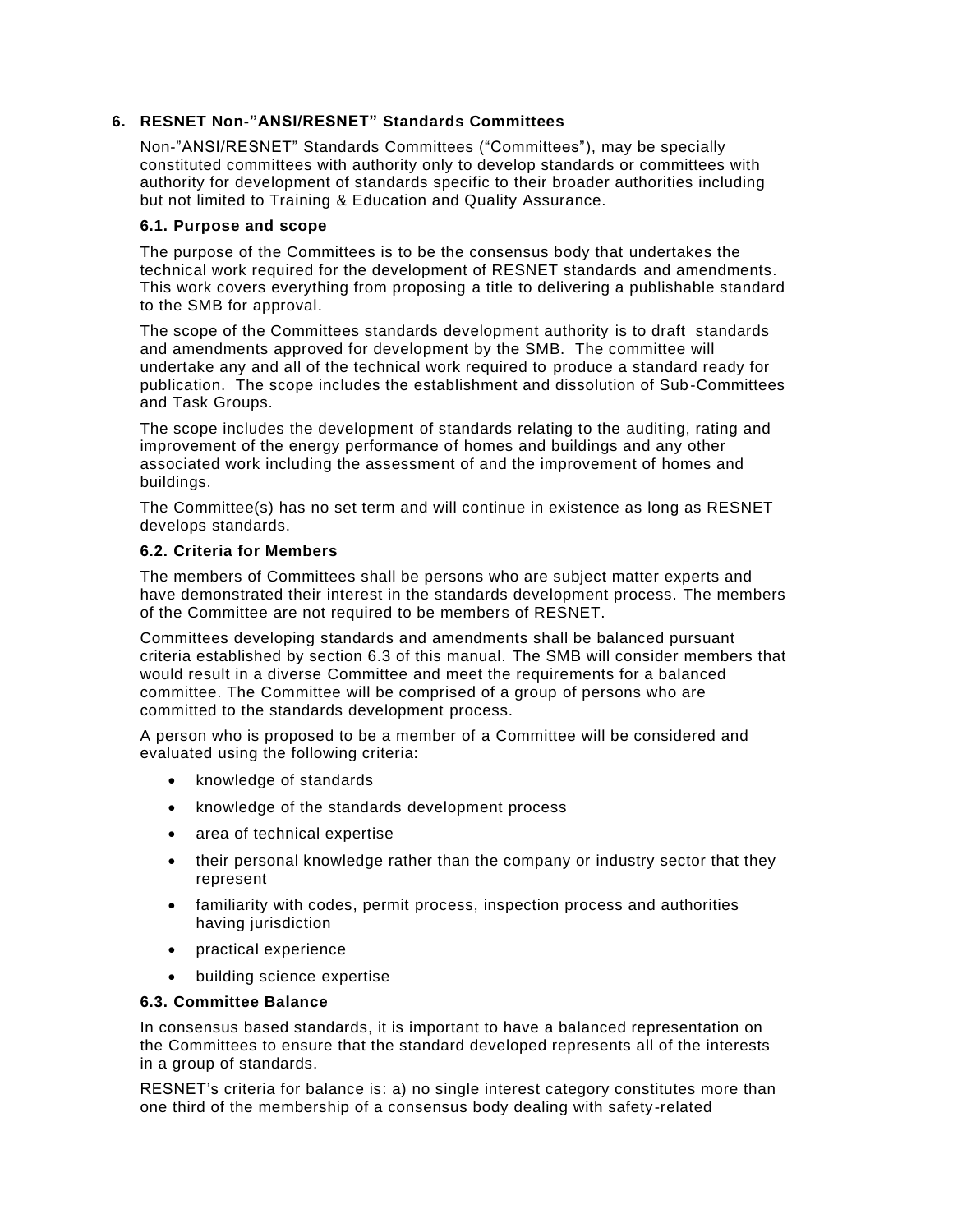standards, or; b) no single interest category constitutes a majority of membership of a consensus body dealing with other than safety-related standards. The interest categories considered for balance are;

- producer
- user
- general interest

Where possible, representatives of government agencies and programs, utilities, etc., will be included.

An alternate person may be identified by a Committee member and approved by the SMB to act in their capacity should the regular member not be able to participate in a given meeting. The member shall keep the alternative person up to date with all of the issues and documents being discussed on an ongoing basis.

#### <span id="page-14-0"></span>**6.4. Appointment Process**

The SMB shall appoint members to the Committees by a simple majority vote of members participating in a meeting where the appointment is an agenda item.

Only one person from any specific organization is allowed to participate in a Committee's development of standards.

The slate of potential members shall be presented to the SMB by the RESNET Executive Director along with any documentation available for the SMB to rate each potential member based on the criteria established for membership.

The term for membership on Committees shall be three years. The SMB shall establish a rotation of members with approximately 1/3 of the members up for reappointment each year. There is no limit on the number of terms a person can serve. The SMB shall consider the record of participation of each member before any person is re-appointed. Lack of participation will be one of the reasons why a person would not be re-appointed. A Committee member may be removed by the SMB for nonparticipation.

#### <span id="page-14-1"></span>**6.5. Appointment of Chair**

The SMB, after appointing the members to the Committee, shall appoint a Chair and a Vice Chair from the members by a simple majority vote of the SMB members participating in a SMB meeting where the appointment of a Chair is an agenda item. The Vice-Chair shall fulfill the duties of the Chair when the Chair is unavailable.

The Chair and Vice-Chair shall be appointed for a three year term. There is no limit on the number of times the Chair and Vice-Chair can be re-appointed. The Chair or Vice-Chair may be removed by the SMB for non-participation.

#### <span id="page-14-2"></span>**6.6. Responsibilities of theCommittee Chair**

The Committee Chair is responsible for:

- chairing all meeting
- conducting all activities in accordance with this policy and procedures manual
- facilitating and developing consensus within the Committee
- avoiding dominance by a single person or group of persons in a discussion
- overall management of the Committee
- acting in a technical capacity only, divested from their affiliation
- coordinating with the Standards Manager and SMB Chair on the standards development process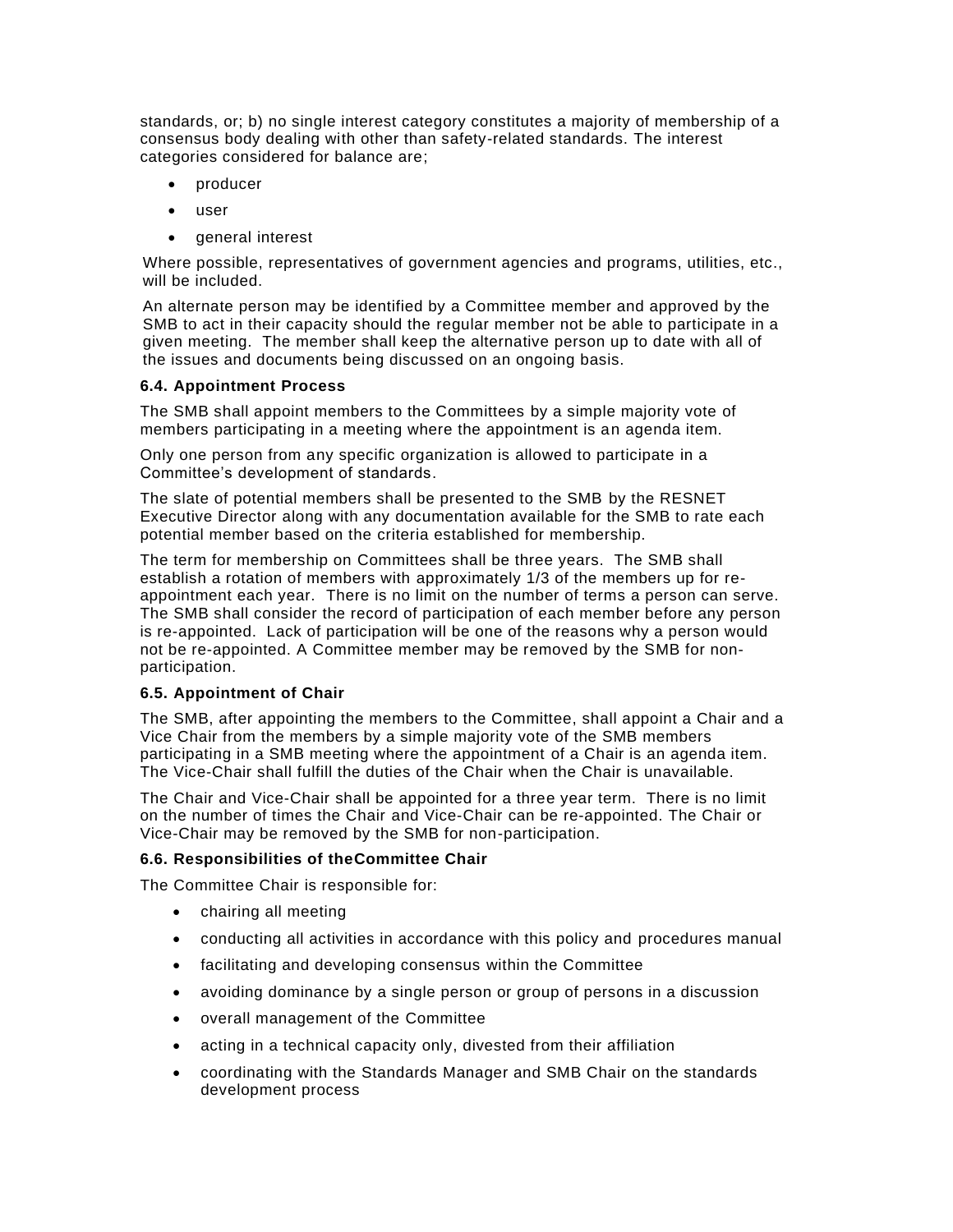- conducting meetings with a goal of reaching consensus
- ensuring that all points of view have been freely expressed
- providing a summary of the discussion at any time the consensus reached is not clear
- ensuring any decisions reached are clearly documented
- communicating with the Standards Manager and SMB Chair on the work and progress including any material information provided
- reporting to the SMB on a regular basis on the work and progress of the development of the standards
- ensuring the policies and strategic decisions are implemented by the Committee, Sub-Committees and Task Groups
- ensuring minutes of meetings are taken and distributed
- assisting in any appeals
- Assure that RESNET policies are not contradicted by a proposed standard or amendment

#### <span id="page-15-0"></span>**6.7. Responsibilities of Committees**

The responsibilities of the Committee members shall include the complete development and interpretation of standards. The Committee chair shall work with the SMB and the standards manager to develop standards approved by the SMB. The Committee is specifically responsible for:

- Maintaining the viability of the standards falling under its jurisdiction
- reviewing the need for a standard and proposing new work items (NWI) from time to time
- reviewing the scope and breadth of the standards development process and making recommendations to the SMB for improvement
- reviewing the title and scope of a NWI and making recommendations for improvement and clarification
- reviewing proposed amendments to existing standards and making recommendations on acceptance and/or improvement
- conducting a search for and reviewing any existing standards on the subject matter
- developing a first draft or appointing a Task Group or individual to do so
- reviewing the various drafts as the standard is developed/amendment is modified
- providing formal comments on the various drafts as the standard is developed/amendment is modified
- voting on and confirming the vote when a standard is formally voted upon
- establishment of Sub-Committee(s)
- appointing the Chair of the Sub-Committee
- establishment of Task Group(s)
- appointing the Chair of the Task Group(s)
- monitoring the work of any Task Group appointed by the Committee
- providing interpretation on published standards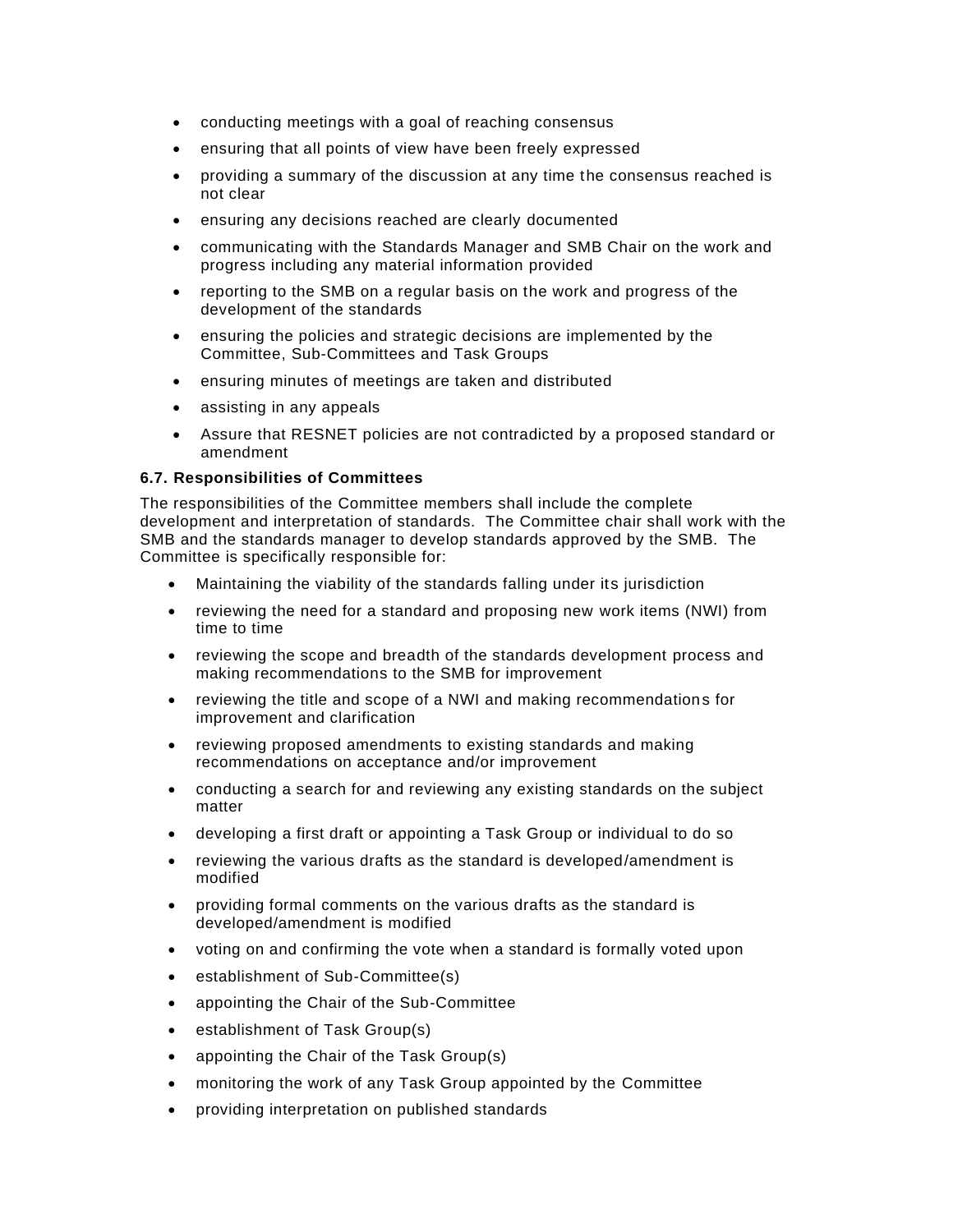- reviewing each standard at least once every five years
- establishing amendments for a published standard following the same process as that of a new standard
- coordinating with the standards manager for the taking of meeting minutes
- members must sign a code of conduct agreement that outlines the expectations, including regular participation in meetings and casting of votes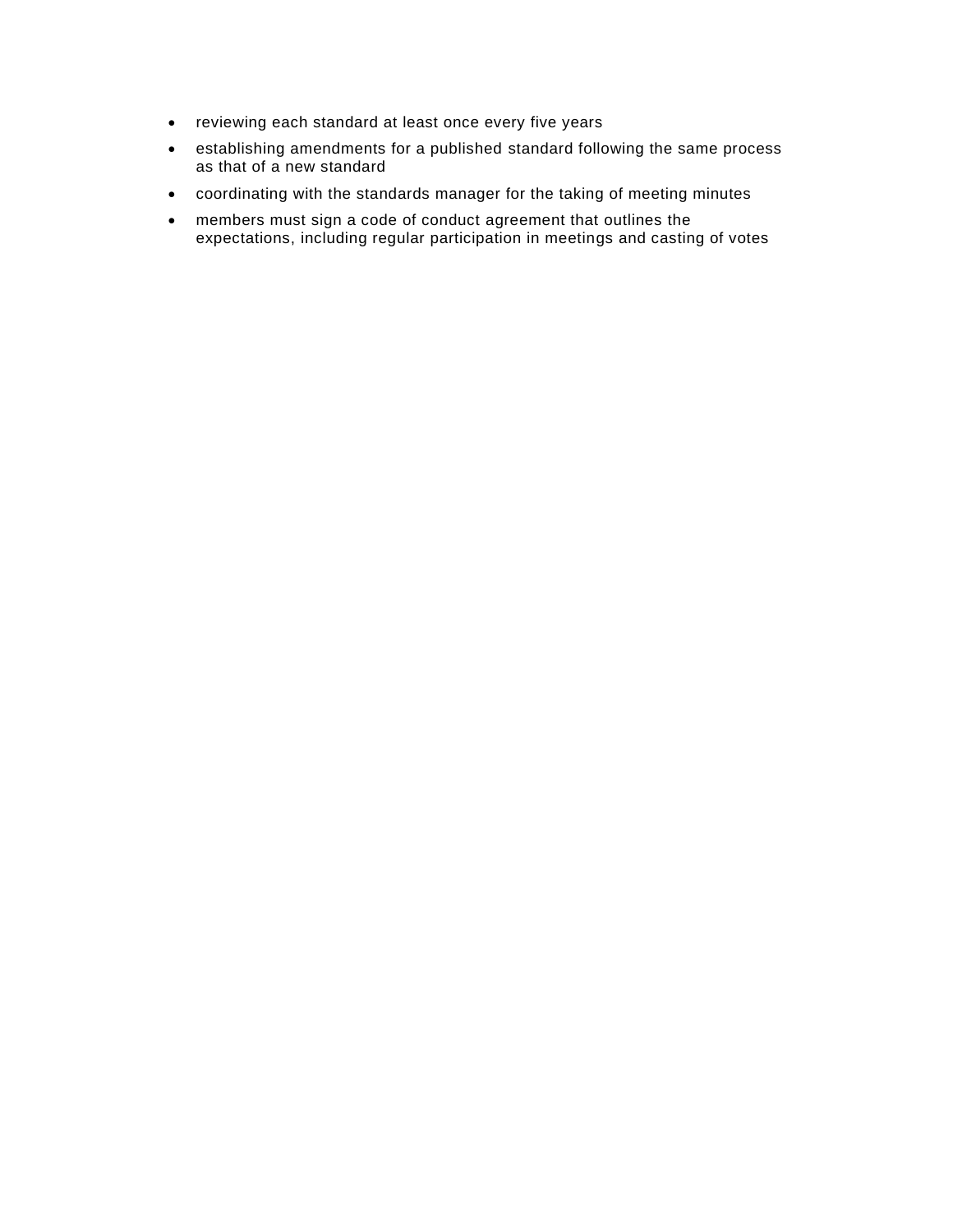#### <span id="page-17-1"></span><span id="page-17-0"></span>**7. RESNET Non-"ANSI/RESNET" Standards Sub-Committees**

#### **7.1. Purpose and Scope**

Non-"ANSI/RESNET" Standards Sub-Committees ("Sub-Committees") shall be formed where there is a specific standard or set of standards that require a set of skills from subject matter experts.

The purpose of a Sub-Committee is to expand the subject matter experts in a specific field to develop a standard or a set of standards.

The Sub-Committee will include a subset of the Committee members and its specific scope shall be set by the Committee.

All documents developed by a Sub-Committee shall be presented to the RESNET Committee and the document will follow the process of the Committee.

The Sub-Committee(s) has no set term and will continue in existence as long as required by the Committee.

#### <span id="page-17-2"></span>**7.2. Criteria for Members**

The Sub-Committee is not required to be balanced as the Sub-Committee is not the body that formally votes on standards documents. The focus of the Sub-Committee is on specific subject matter and the technical knowledge of a person becomes a main reason for selecting that person to participate in the Sub-Committee.

There is no minimum or maximum number of members on a Sub-Committee and the membership is open to all subject matter experts. Only one person from an organization is allowed to participate in a Sub-Committee. An interested party shall submit a letter of interest along with their curriculam vitae to the Standards Manager. The Standards Manager shall provide the documentation for review, discussion and potential appointment to the Committee.

The term for membership on a sub-committee shall be three years. The Committee shall appoint members so that approximately 1/3 of the membership shall be up for reappointment every year. There is no limit on the number of terms a person can serve. TheCommittee shall consider the record of participation of each member before any person is re-appointed. Lack of participation will be one of the reasons why a person would not be re-appointed.

A person who is proposed to be a member of the Sub-Committee will be considered and evaluated using the following criteria:

- knowledge of standards
- knowledge of the standards development process
- area of technical expertise
- their personal knowledge rather than the company or industry sector that they represent

#### <span id="page-17-3"></span>**7.3. Appointment of Chair**

The Committee, after appointing the members to the Sub-Committee, shall appoint a Chair and a Vice Chair from the members by a simple majority vote of the Committee members participating in a Committee meeting where the appointment of a Chair is an agenda item. The Vice-Chair shall fulfill the duties of the Chair when the Chair is unavailable.

The Chair and Vice-Chair shall be appointed for a three year term. There is no limit on the number of times the Chair and Vice-Chair can be re-appointed. The Chair or Vice-Chair may be removed by the SMB for non-participation.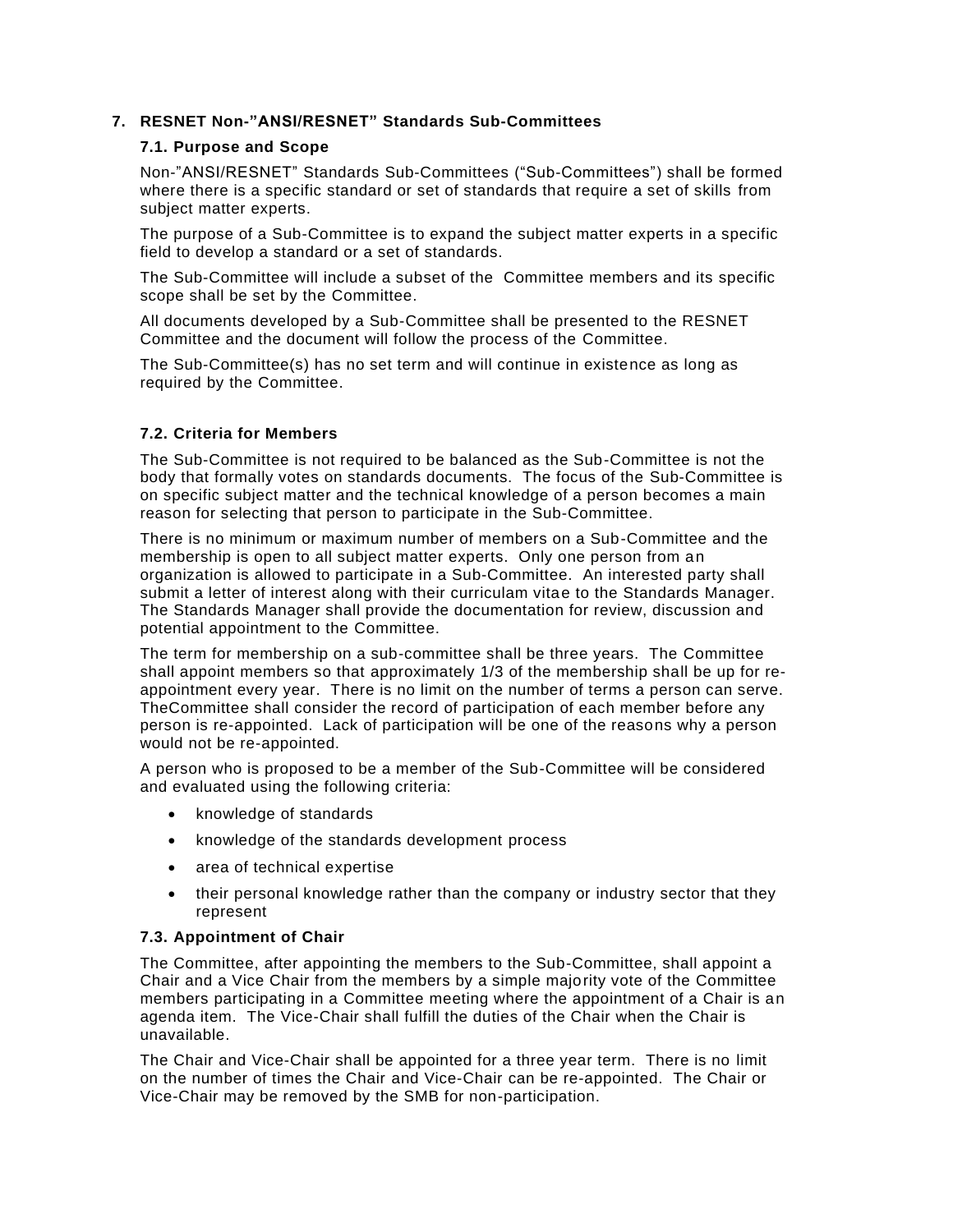#### <span id="page-18-0"></span>**7.4. Responsibilities of the Sub-Committee Chair**

The Sub-Committee Chair is responsible for:

- chairing all meetings
- conducting all activities in accordance with this policy and procedures m anual
- facilitating and developing consensus within the Sub-Committee
- avoiding dominance by a single person or group of persons in a discussion
- overall management of the Sub-Committee
- acting in a technical capacity only, divested from their affiliation
- coordinating with the Committee on the standards development process
- conducting meetings with a goal of reaching consensus
- ensuring that all points of view have been freely expressed
- providing a summary of the discussion at any time the consensus reached is not clear
- ensuring any decisions reached are clearly formulated
- communicating with the Standards Manager and Committee on the work and progress including any material information provided
- reporting to the Committee on a regular basis on the work and progress of the development of the standards
- ensuring the policies and strategic decisions are implemented by the Sub-Committee and Task Groups
- assisting in any appeals

#### <span id="page-18-1"></span>**7.5. Responsibilities of the Sub-Committee**

The responsibilities of the Sub-Committee members shall include the development of a specific standard(s) or a specific section in a standard(s). The Sub-Committee shall work with the Committee and the Standards Manager to develop standards for review and approval by the Committee. The Sub-Committee is specifically responsible for:

- reviewing the title and scope of a NWI and making recommendations for improvement and clarification
- developing a first draft or appointing a Task Group or individual to do so
- reviewing proposed amendments to existing standards and making recommendations on acceptance and/or improvement
- conducting a search for and reviewing any existing standards on the subject matter
- reviewing the various drafts as the standard is developed/amendment is modified
- providing comments and recommendations for improvement on the various drafts as the standard is developed/amendment is modified within the Sub-Committee
- establishment of Task Group(s)
- appointing the Chair of the Task Group(s)
- monitoring the work of any Task Group appointed by the Sub-Committee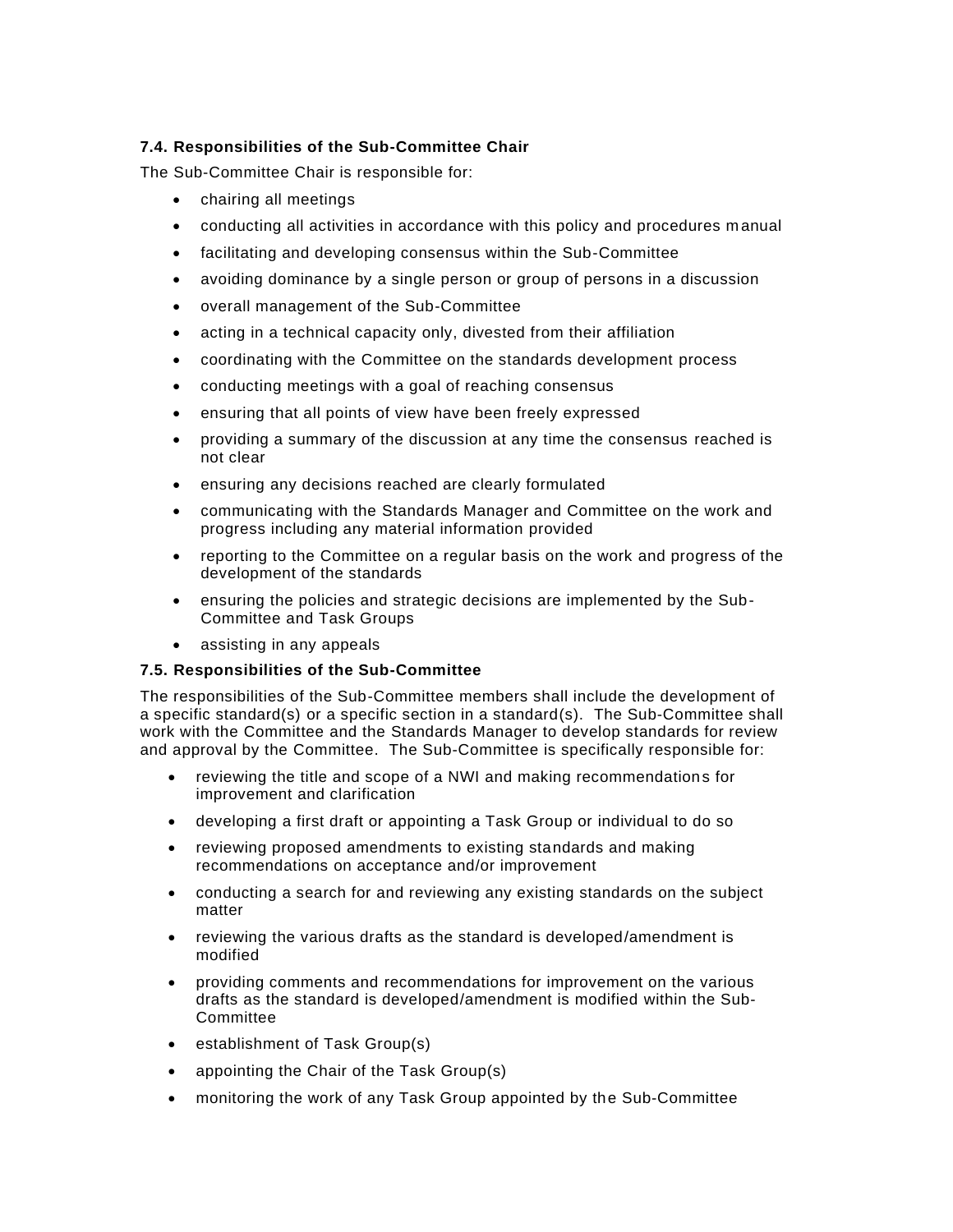- recommending new standards, revisions to existing standards or new fields for standards development
- assisting in any appeals
- coordinating with the Standards Manager for the taking of meeting minutes
- members must sign a code of conduct agreement which sets out the expectations including regular participation in meetings and casting of votes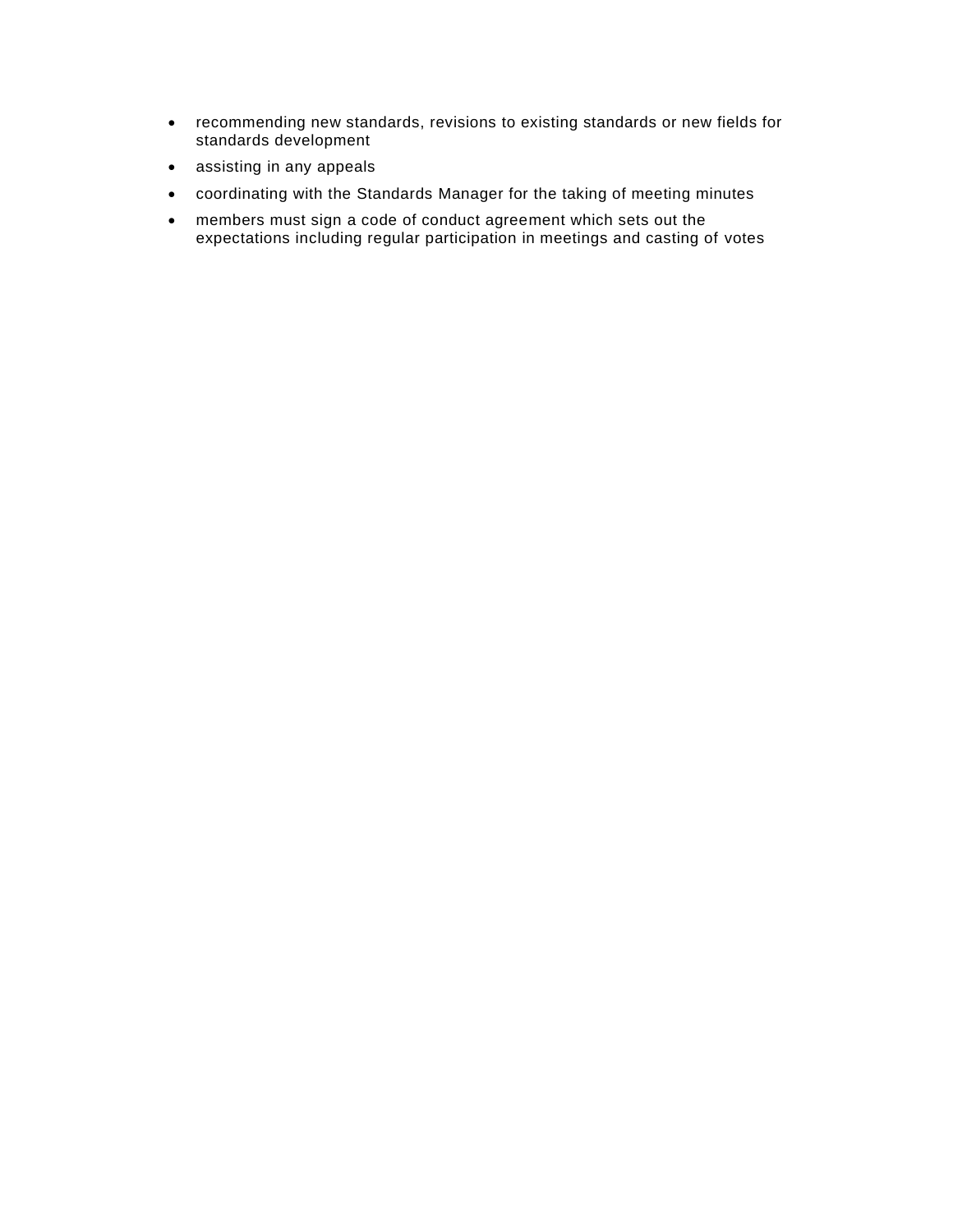#### <span id="page-20-1"></span><span id="page-20-0"></span>**8. RESNET Non-"ANSI/RESNET" Standards Task Group**

#### **8.1. Purpose and Scope**

The purpose of a Non-"ANSI/RESNET" Standards Task Group ("Task Group") is to either develop a specific standard, a specific section in a standard or to conduct research into a technical issue in a standard.

The scope of a Task Group will be established at the time that the Task Group is established by the Committee or Sub-Committee. The Task Group shall be disbanded at the time that the work has been completed.

#### <span id="page-20-2"></span>**8.2. Criteria for Members**

The criteria for members will be their expertise in the subject matter that the Task Group is to deal with.

The Task Group is not required to be balanced because the Task Group is not the body that formally votes on standards documents. The focus of a Task Group is on a specific subject matter. The technical knowledge of a person becomes a main reason for selecting that person to participate in the Task Group.

There is no minimum or maximum number of members on a Task group and the membership is open to all subject matter experts. There is no restriction as to how many people can participate from the same organization, however most Task Groups are expected to be small groups (even only one or two members) who can work quickly to develop a first draft of a document and to conduct the necessary research.

An interested party shall submit a letter of interest along with their curriculam vita e to the Task Group Chair. The Task Group Chair shall appoint members to the Task Group and provide the list of members to the Standards Manager. The list shall be updated from time to time.

All documents developed by a Task Group shall be presented to the RESNET Committee or Sub-Committee.

A person who wishes to be a member of a Task Group will be considered and evaluated using the following criteria:

- knowledge and expertise in the subject matter
- their personal knowledge rather than the company or industry sector that they represent

#### <span id="page-20-3"></span>**8.3. Appointment of Chair**

The Committee Chair shall appoint a Chair for the Task Group. There shall be no Vice-Chair of a Task group.

#### <span id="page-20-4"></span>**8.4. Responsibilities of the Task Group Chair**

The Task group Chair is responsible for:

- chairing all meetings
- conducting all activities in accordance with this policy and procedures manual
- facilitating and developing consensus within the Task group
- avoiding dominance by a single person or group of persons in a discussion
- overall management of the Task group
- acting in a technical capacity only, divested from their affiliation
- coordinating with the Standards Manager on the standards development process
- conducting meetings with a goal of reaching consensus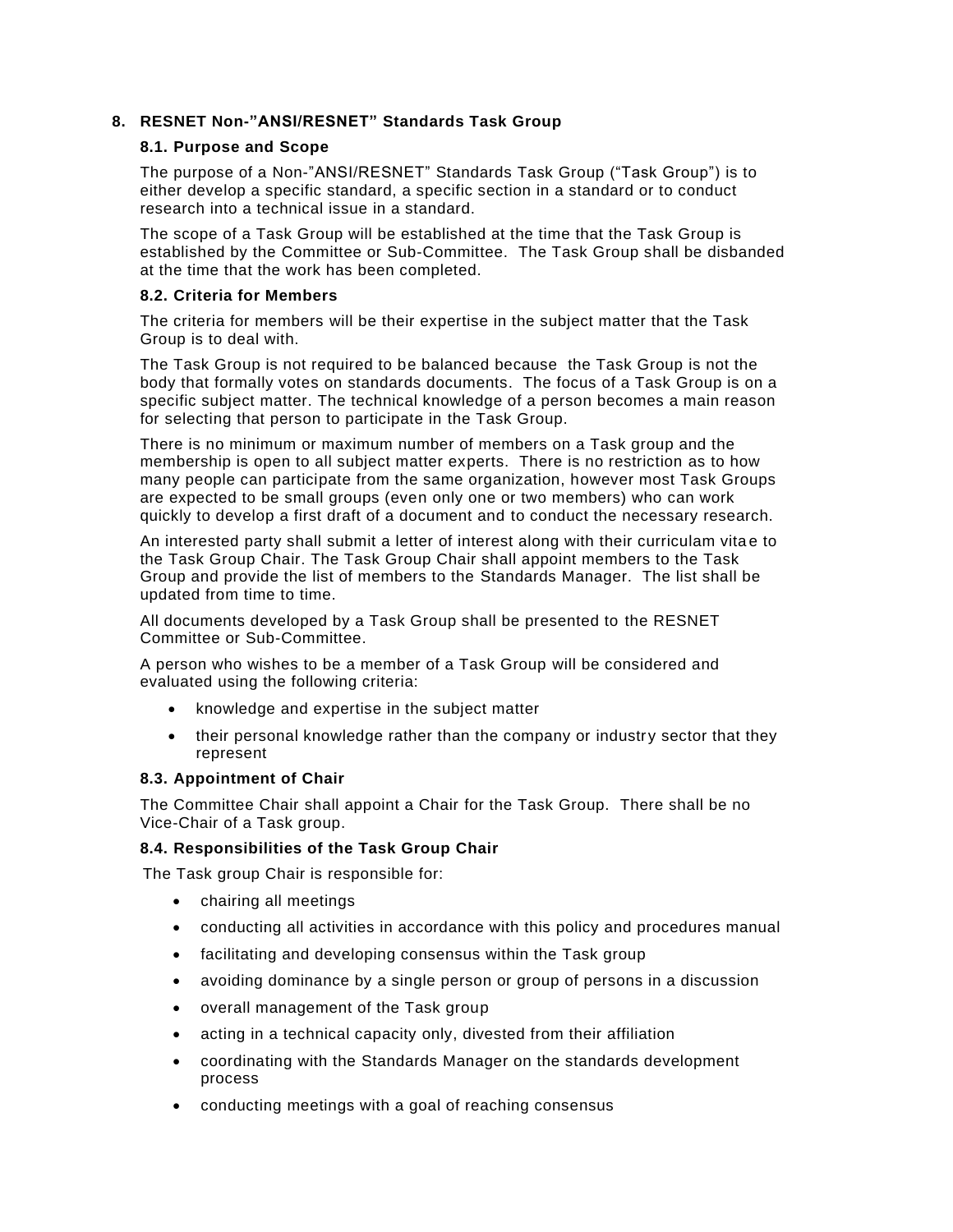- ensuring that all points of view have been freely expressed
- providing a summary of the discussion at any time the consensus reached is not clear
- ensuring any decisions reached are clearly formulated
- communicating with the Standards Manager on the work and progress including any material information provided
- reporting to the Committee or Sub-Committee on a regular basis on the work and progress of the development of the standards

#### <span id="page-21-0"></span>**8.5. Responsibilities of the Task Group**

The responsibility of the Task Group members is to follow the direction provided to them by the Committee or Sub-Committee. The Committee or Sub-Committee who appointed the Task Group is responsible for and shall monitor the work of the Task Group. The responsibilities may include:

- developing a first draft of a standard
- developing a section of a standard
- researching a technical issue for a standard or amendment
- coordinating with the Standards Manager to record the Task Group's work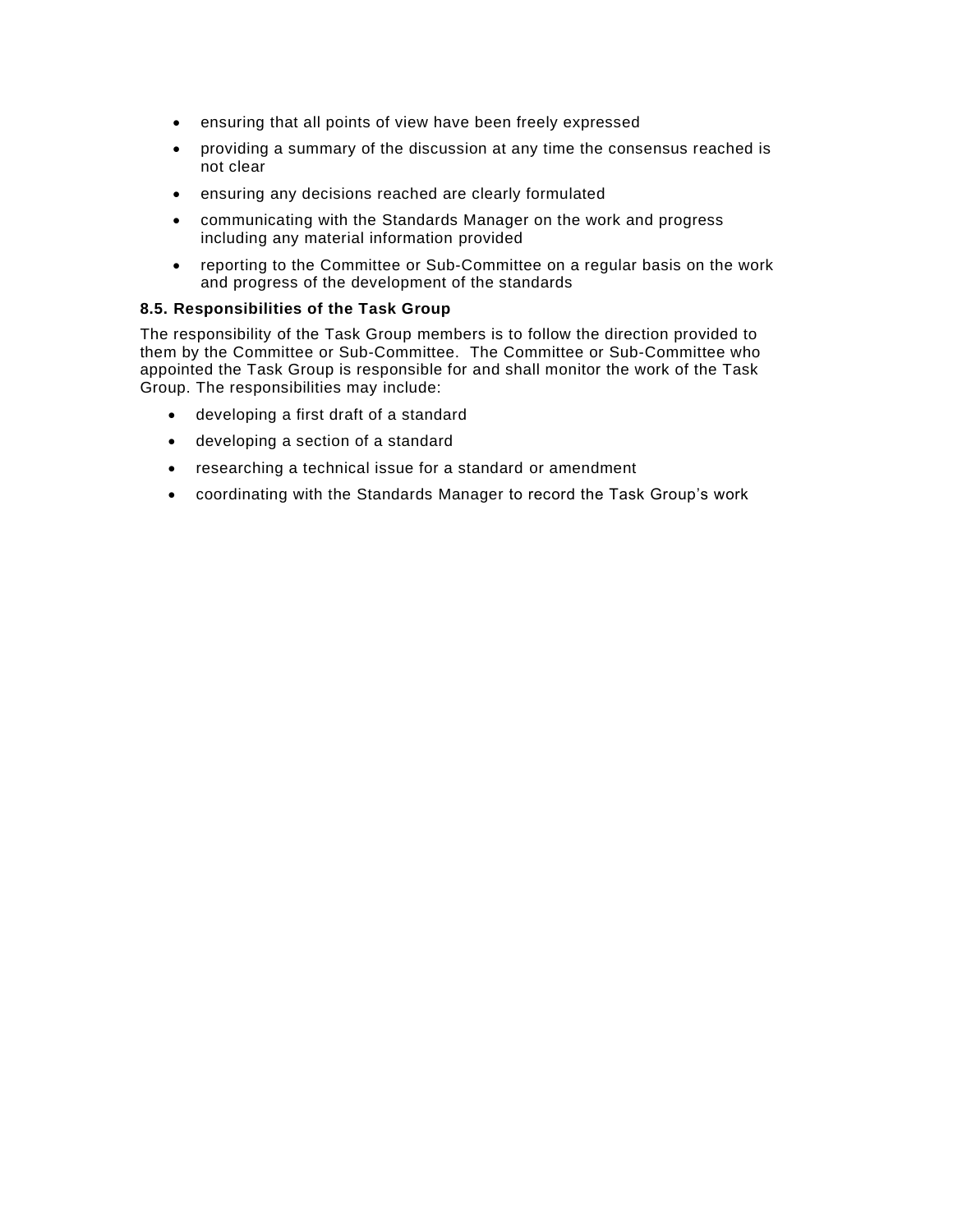#### <span id="page-22-0"></span>**9. Joint Committees**

RESNET may decide from time to time to develop joint standards with other organizations. A formal agreement or memorandum of understanding shall be drawn up and signed by the Chair of the Boards of each organization.

The agreement shall establish which organization's policies and procedures shall be followed for the development of joint standards. Where it is established that RESNET's policies and procedures shall be followed, a separate Committee shall be established for any joint standards developed in agreement with that particular organization. If multiple organizations are involved and the types of standards are not overlapping, a separate Committee shall be established for each joint effort.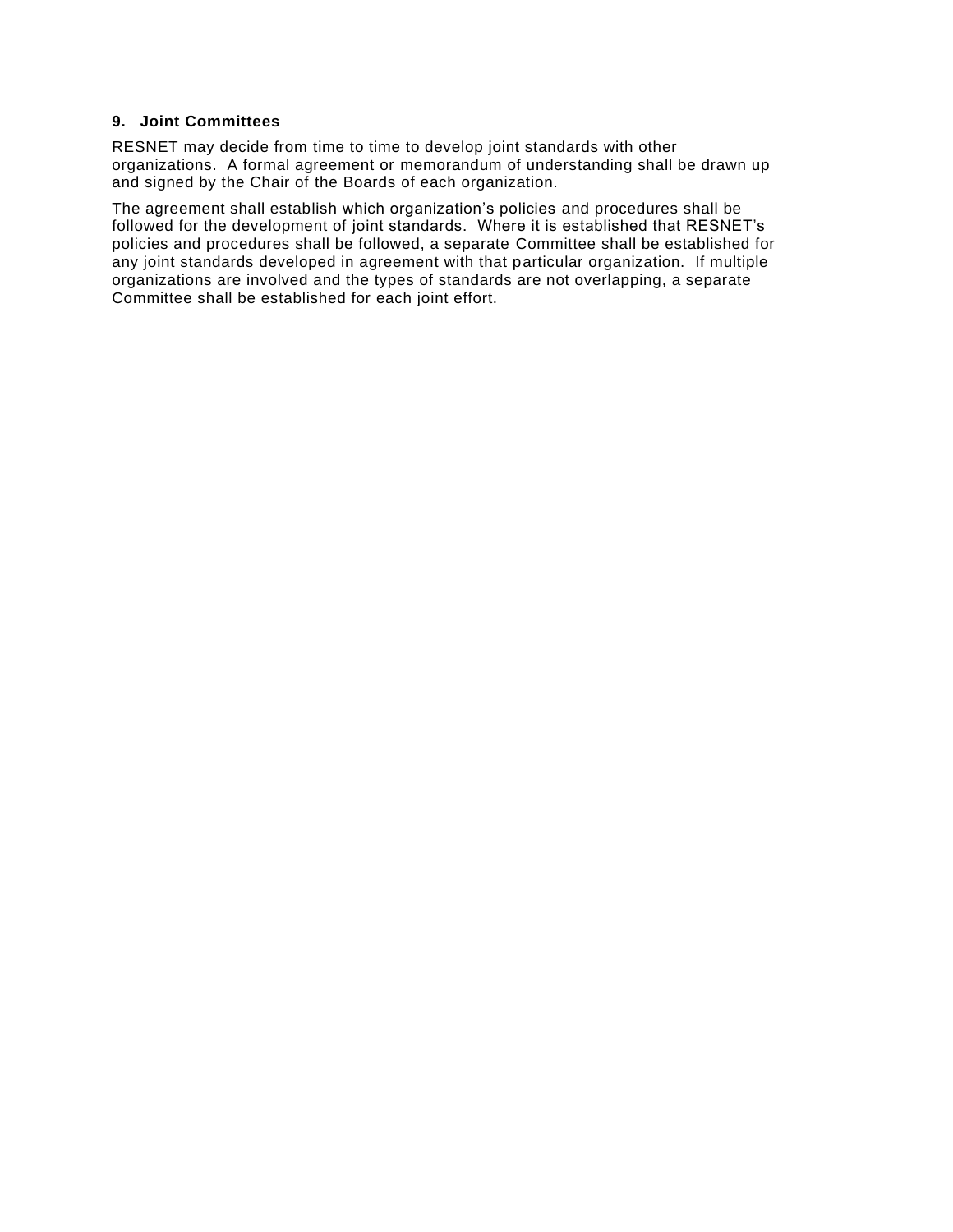#### <span id="page-23-0"></span>**10. RESNET Non-"ANSI/RESNET" Standards Development Process**

#### <span id="page-23-1"></span>**10.1 Consensus**

Consensus, which requires documented steps to consider substantive objections, is an essential procedural principle and a necessary condition for the preparation of standards that will be accepted and widely used. Although it is necessary for the technical work to progress speedily, sufficient time is required before the approval stage for the proper consideration of substantive disagreements.

#### <span id="page-23-2"></span>**10.2 Metric Policy**

RESNET standards shall use the Imperial Units (IP) as the units of measurement. Where metric units (SI) are provided, they shall be in parentheses following the IP units.

#### <span id="page-23-3"></span>**10.3 Adopting National and International Standards** *(Rev 5/16/22)*

When a NWI or amendment to an existing standard is proposed, the SMB shall ensure a review of ANSI and IEC/ISO standards is conducted to determine whether a national or international standard already exists that may be adopted or adapted. The SMB shall adopt or adapt the national or international standard if appropriate. Where it is not appropriate to adopt or adapt the national or international standard, the Committee responsible for the standard shall be directed to review the national or international standard and to develop the RESNET standard so that it is consistent and compatible with the national or international standard as much as possible.

Adoption of RESNET sponsored or co-sponsored American National Standards for the RESNET HERS shall be conducted according to the requirements of section 10.

Where RESNET sponsored American National Standards are amended by addenda, the addenda are deemed adopted for the RESNET HERS at the point that the Standards Management Board approves the addenda for publication as a RESNET standard pursuant to the RESNET Standards Development Policy and Procedures and Dates and Periods as appropriate shall be established for each such addendum pursuant to sections 10.8.8 and 10.8.9. The addenda shall be given a designation consistent with addenda to the MINHERS.

Exception: The Standards Management Board may establish a non-default Mandatory Compliance Date for addenda to RESNET sponsored or co-sponsored American National Standards if the addendum is determined to be critical to the RESNET HERS.

#### <span id="page-23-4"></span>**10.4 Normative Standard**

The body of all standards developed by RESNET shall be normative.

Informative materials that are not normative in nature may be included in the main body of a standard if placed into the body as a "Note" that clearly identifies the material as informative.

#### <span id="page-23-5"></span>**10.5 Normative References**

Reference documents included in the normative section shall include a specific version with a date. Information on where to acquire the referenced document shall be included in the standard. Documents listed in the normative references section shall be publicly av ailable at reasonable cost.

#### <span id="page-23-6"></span>**10.6 Informative References**

Documents and information that are not normative but provide the user with relevant information may be included in an Informative Annex that is clearly marked as informative material.

#### <span id="page-23-7"></span>**10.7 Project Approach to Standards Development**

RESNET takes a project approach to standards development. Each individual standard and amendment of an existing standard is considered a project and the document goes through a sequence of project stages through which the technical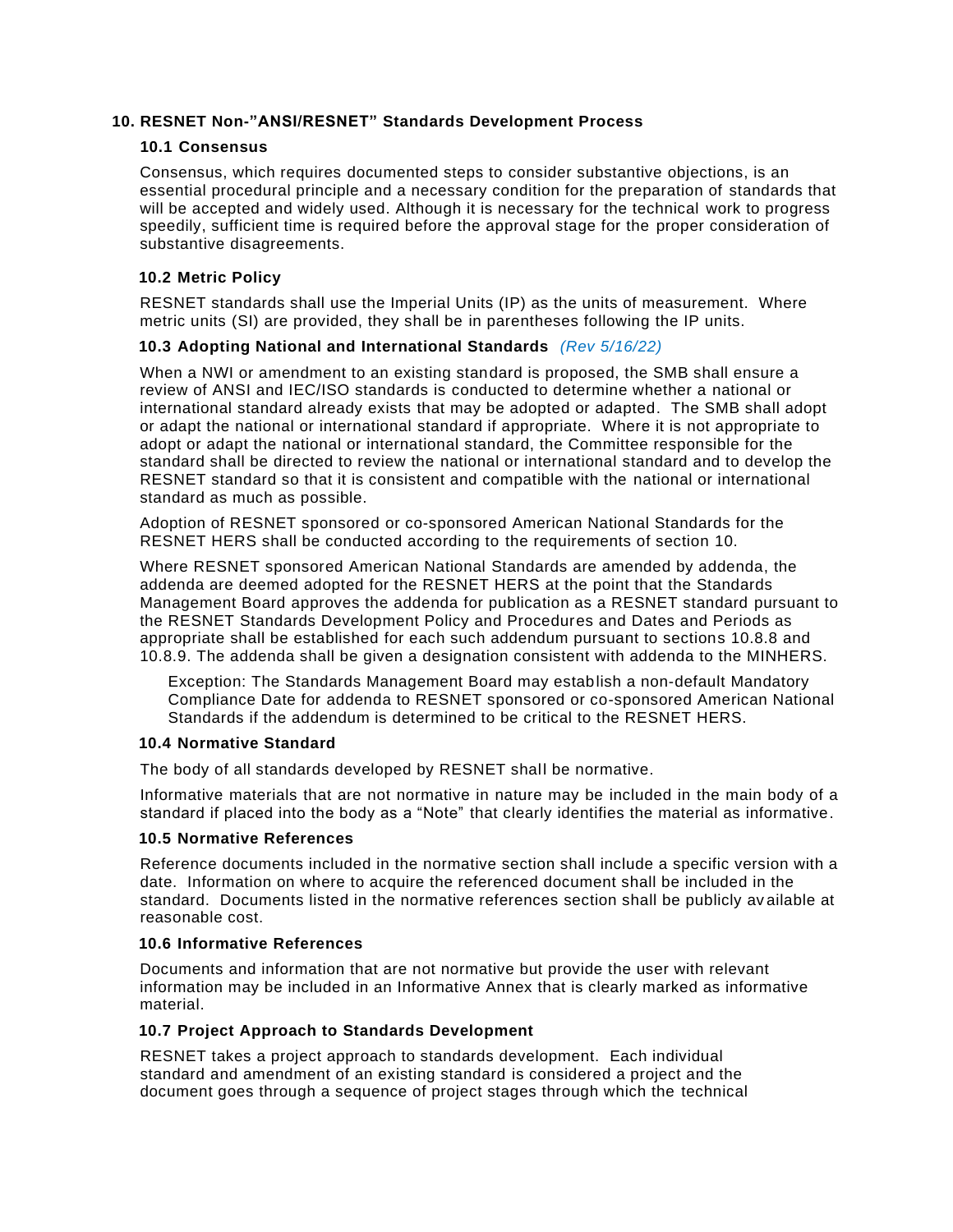work is developed. The document shall be identified as to the stage of the document (i.e. NWI, WD, CD, DS, PDS, FDS).

All standards being developed shall be document controlled and have a numbering system to identify the document, the stage of development and the version of the document. RESNET shall maintain records of the progress and of the distribution to which the documents were circulated.

#### **10.7.1 New Work Items**

<span id="page-24-1"></span><span id="page-24-0"></span>A new work item (NWI) is the starting point for a new standard.

#### **10.7.2 Working Draft**

A working draft (WD) is the first series of drafts created to provide a base document for further development by the Committee. Working drafts are used by Task Groups and Sub-Committees. Each successive draft will be so indicated numerically on the docu ment.

#### **10.7.3 Committee Draft**

<span id="page-24-2"></span>A committee draft (CD) is a series of drafts created as a standard is progressively developed internal to the Committee. Each successive draft will be so indicated numerically on the document.

#### **10.7.4 Draft Standard**

<span id="page-24-3"></span>A draft standard is a finalized draft created by the Committee and designated either Preliminary Draft Standard or Final Draft Standard. Draft standards may be updated based on the public comments. Each successive draft will be so indicated numerically on the document

#### **10.7.4.1 Preliminary Draft Standard**

<span id="page-24-4"></span>A preliminary draft standard (PDS) is a proposed standard that is approved for public review and comment.

#### **10.7.4.2 Final Draft Standard**

<span id="page-24-5"></span>A final draft standard (FDS) is a proposed standard that is recommended for final adoption and publication, where all public comments have been addressed.

#### **10.7.5 Published Standard**

<span id="page-24-6"></span>A published standard is a standard that has completed the RESNET standards development process, adopted by the SMB and published.

#### <span id="page-24-7"></span>**10.8 Development and Adoption of New Non-"ANSI/RESNET" Standards**

A new standard development project begins with a proposed new work item (NWI). Any person may propose to RESNET that a new standard be developed. The person shall fill out the RESNET Online Proposed NWI form. As part of the form completion, the person shall indicate a proposed title for the standard and a proposed scope. The proposed scope shall indicate any limitations or exclusions that should be noted. The person shall indicate any existing standards of which they are aware that have a similar scope. Where possible, the person shall provide a first draft or at least an outline of what would be expected to be included in the standard or revision of an existing standard.

The Proposed NWI form shall be provided to the Standards Manager. The Standards Manager shall review the form, check for completeness and where needed, require clarification of any of the sections on the form.

<span id="page-24-8"></span>When the Standards Manager deems the Proposed NWI form to be complete, the form shall be sent to the SMB members and shall be included in the agenda of the next SMB meeting or shall be provided for approval via an electronic ballot.

#### **10.8.1 Approval Process for a New Non-ANSI Standard Proposal**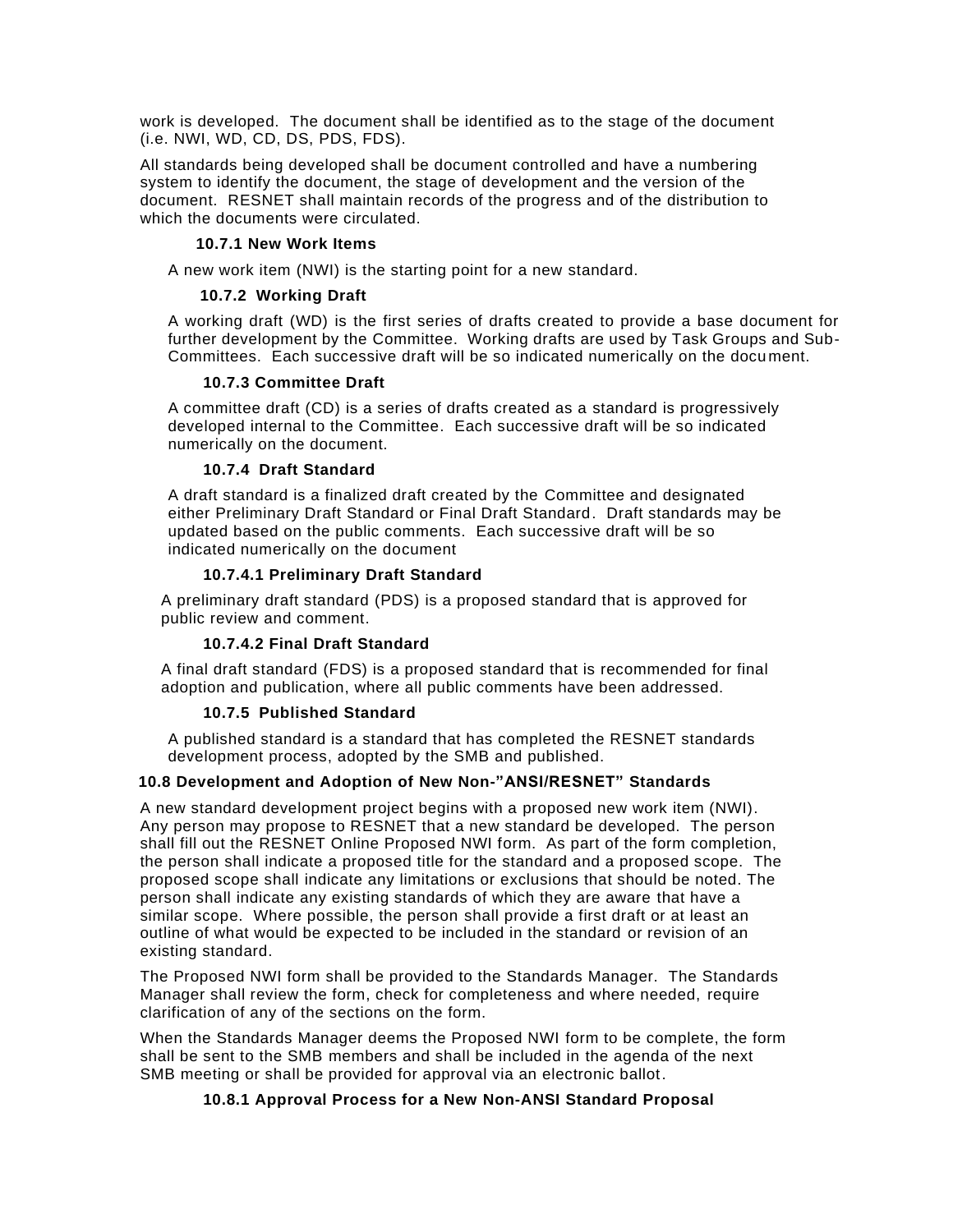At the next SMB meeting or via electronic communication, the proposal shall be discussed and the title and scope reviewed. The SMB shall consider whether the proposed standard is within the scope of standards that RESNET wants to develop. The SMB shall also clarify the title and scope and ensure that the title and scope are consistent with the RESNET standards philosophy. The SMB shall review the first draft or outline provided with the Proposed NWI and either modify the NWI form or provide direction to the appropriate Committee on the direction of the document. The SMB and the Standards Manager shall determine what resources are available for the development of the standard and assign a priority for the development of the standard.

The SMB shall vote on acceptance of the Proposed NWI. If the Proposed NWI is accepted, the Standards Manager shall provide the NWI form and any supporting documentation to the Committee to which it is assigned by the SMB Chairman. If the Proposed NWI is not accepted, the person who submitted the Proposed NWI shall be informed.

The SMB shall attempt to identify any existing national or international standards that may address the same scope as the proposed standard. If the SMB identifies any published standards addressing the same scope as the proposed standard, the Committee shall be directed to consider that standard's requirements to ensure to the extent possible the two standards are not inconsistent or incompatible. This effort shall be documented.

The Committee shall be instructed to identify any existing national or international standards that may address the same scope as the proposed standard and to ensure to the extent possible the two standards are not inconsistent or incompatible.

#### **10.8.2 Notification of Non-"ANSI/RESNET" Standard Project Initiation**

<span id="page-25-0"></span>RESNET shall announce the development of a new standard on the RESNET website.

A statement shall be posted on the website that includes:

- The Title and Scope of the standard.
- Justification of the need for the standard.
- Identification of the stakeholders likely to be directly impacted by the standard.

If any other standards development organization advises RESNET that they have developed or are developing a similar standard, the Standards Manager shall advise the SMB and the Committee members and provide the members with a copy of the standard if made available by the organization. The Committee shall coordinate wherever possible with the organization that developed the other standard to ensure, to the extent possible, that the two standards are not inconsistent or incompatible. This effort shall be documented.

RESNET shall encourage the organization to participate in the public comment process as a minimum.

#### **10.8.3 Preparing a Draft of a New Non-"ANSI/RESNET" Standard** *(Rev 5/16/22)*

<span id="page-25-1"></span>The first step is for the Committee to review the title, purpose and scope of the proposed new standard. For new standards, if the title, purpose and scope are not clear or if there are any questions on the work, the Committee shall discuss the issues. If the Committee feels a modification to the title or scope is necessary, the Committee may propose a modification.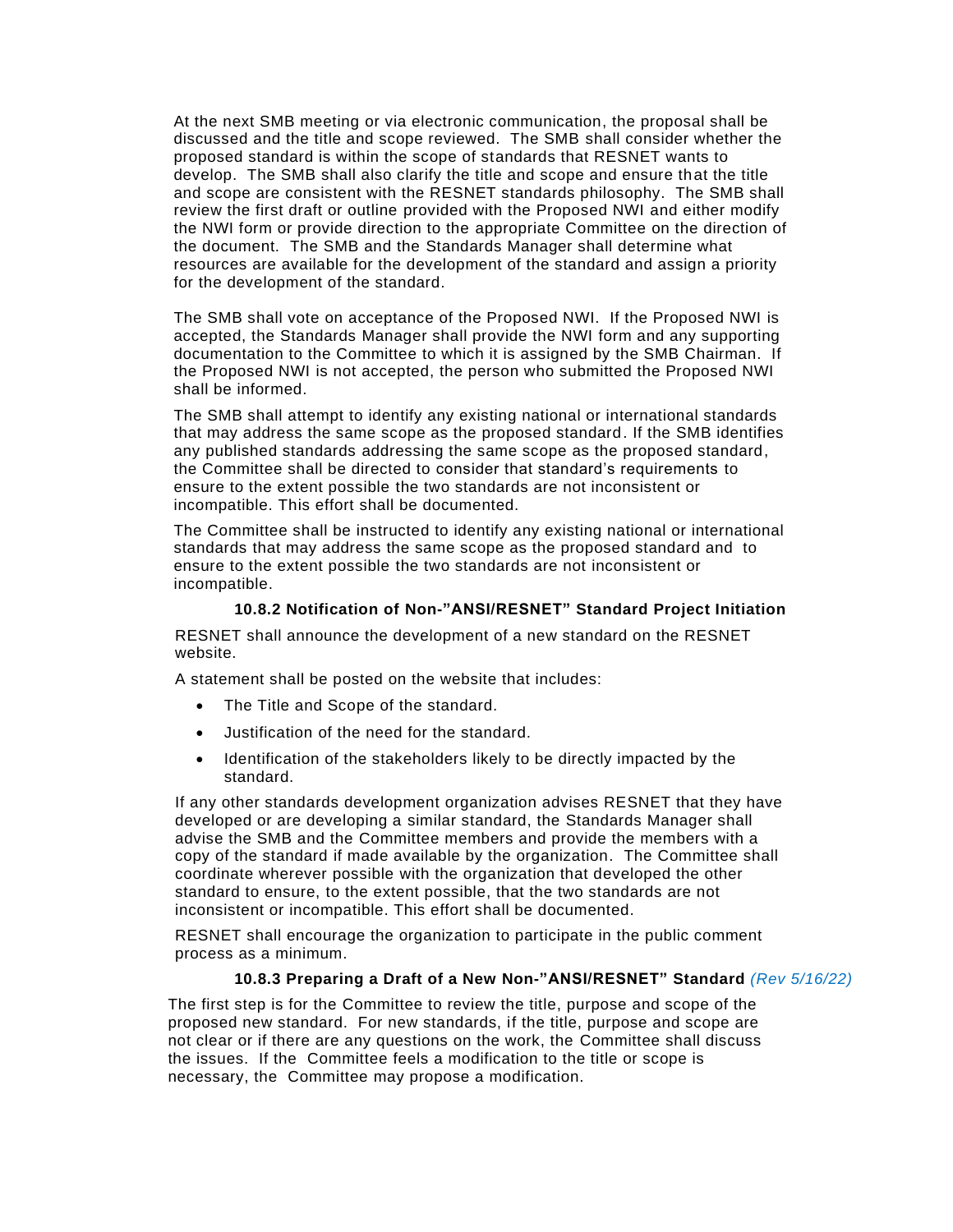If there are any proposed modifications to the title, purpose and scope, the NWI shall be sent back to the SMB for review and approval. No changes to the title , purpose and scope shall be done by the Committee without approval by the SMB.

The Committee shall also investigate whether there are existing national or international standards or standards under development that address the scope of the proposed standard and to ensure to the extent possible the two standards are not inconsistent or incompatible. If the existing standard is adequate and can be adopted by reference the Committee shall so advise the SMB.

The next step is to produce a first draft of the new standard. The Committee may establish a Sub-Committee(s) with the charge to develop a standard or group of standards.

The Sub-Committee may in turn establish Task Group(s). The Task Group(s) can be charged with producing a working draft of the standard or sections of a working draft standard or with conducting technical research into issues that need to be addressed in the development process. There may be numerous Working Drafts of a standard developed by a Task Group(s) and they shall be identified using a sequential numbering system (e.g. RESNET WD 100-TG1).

Work completed in the Task-Group will be presented to the Sub-Committee.

The Sub-Committee shall continue to develop the standard as a Working Draft. There may be numerous Working Drafts of a standard developed by a Sub-Committee(s) and they shall be identified using a sequential numbering system (e.g. RESNET WD 100-SC1).

The Calculations Subcommittee of Standard Development Committee 300 shall evaluate the possible impacts on HERS Index Scores of addenda that affect the calculation of Scores and provide its assessment of impact with its Working Draft to the SDC. The analysis shall be included on the public comment webpage with the draft.

<span id="page-26-0"></span>Work completed within the Sub-Committee shall be presented to the Committee.

#### **10.8.4 Committee Non-"ANSI/RESNET" Standards Development Procedures** *(Rev 5/16/22)*

Each version of the standard shall be identified using a sequential numbering system (e.g. RESNET CD 100-1). The Chair of the Committee shall determine whether to hold a meeting of the Committee or to circulate the Committee Draft standard for a formal vote of the Committee members.

If a meeting is called first, the Committee Draft standard shall be reviewed and changes may be made to the document. Agreement to each change shall be done by a simple majority of the members attending that meeting.

Once the Chair has deemed that the standard is mature enough and there has been complete discussion on the document, the resulting Committee Draft standard shall be circulated to the Committee members for a formal electronic ballot. Any Committee member objection on the Committee Draft which the member considers "unresolved" shall be circulated with the ballot. The ballot question shall be formed to determine approval of the draft considering all unresolved objections of members (e.g. in light of the comments, responses to them and any substantive changes, do you approve standard xxx as a RESNET standard?)

All electronic ballots shall be formatted as affirmative motions and worded so that the voter may respond: yes; yes, with comment; no, with comment/reason; abstain, or; abstain, with comment. The minimum return requirement for an electronic ballot is a quorum (the majority) of members.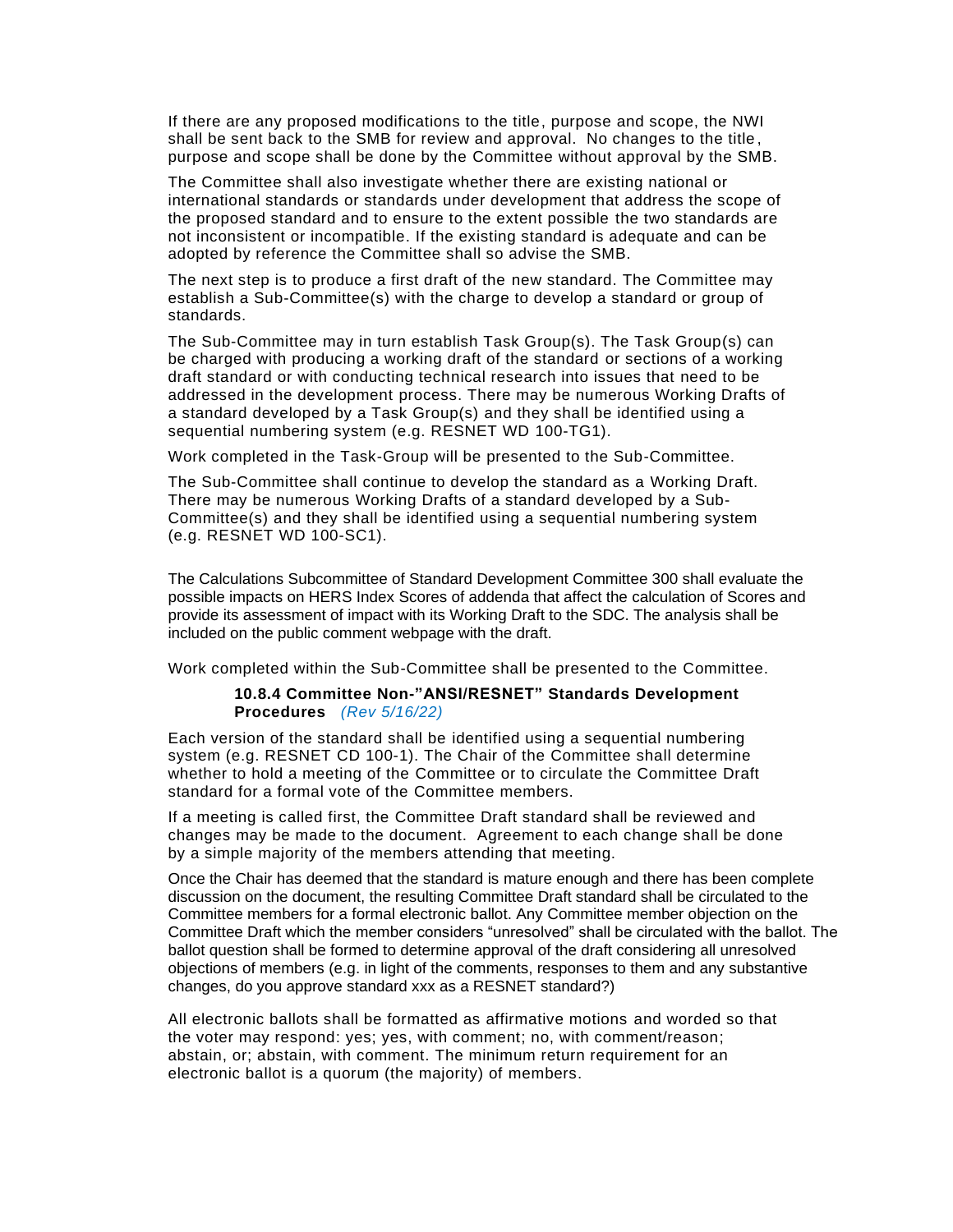Approval of the standard shall be determined by consensus vote, whereby a majority of Committee members cast a vote (counting abstentions) and at least two-thirds of those voting approve (not counting abstentions). An abstention on a ballot will not be counted as a cast vote but will be used in the determination of a quorum.

The Committee shall record and consider all negative votes accompanied by comments that are related to the proposal under consideration.

If the Draft Standard is not approved, the Committee shall continue discussions and revisions to the Committee Draft to try to achieve consensus.

All negative votes that are not changed at the request of the voter shall be recorded and reported to the SMB as unresolved negatives.

When the Draft Standard has been modified sufficiently to address the member comments and meet the consensus vote requirement, the Committee shall vote to approve it as a Preliminary Draft Standard (PDS) and submit it to public comment.

The Calculations Subcommittee analysis of the possible impacts of the amendment on the HERS Index Score required by 10.8.3 will be included as a supplement to draft released for public review and comment.

Prior to public comment, RESNET professional staff shall be allowed one week to review and comment on the PDS. Should any substantive change be suggested by staff the Committee Chairman shall ask members to consider modifying the PDS before submitting the standard to the public for comment.

#### **10.8.5 Public Comment Process, Non-"ANSI/RESNET" Standards**

<span id="page-27-0"></span>The Preliminary Draft Standard shall be posted on the RESNET website for public comments for a minimum of 30 days.

Comments will be collected during the time period only.

Comments shall be submitted via the RESNET Standard Public Comment Form on the RESNET website. Commenters shall: designate whether or not their comment is an objection to the standard; identify the section of the standard their comment addresses; provide proposed alternative language for the sections identified; provide a justification and rationale for the proposed change, and; provide other information as delineated on the Form.

#### **10.8.6 Committee Consideration of Public Comments, Non-"ANSI/RESNET" Standards**

<span id="page-27-1"></span>After the public comment period has ended, the Committee with jurisdiction shall review each comment and determine whether the comment is appropriate to the standard and based on good technical reasoning. If the comment is deemed acceptable, the Committee shall modify the draft standard to reflect the comment. The Committee shall respond in writing to the commenter indicating the acceptance of the comment in full or acceptance as modified indicating any modification and why.

Where the comment is deemed not appropriate to the standard, or the comment lacks compelling technical basis, the Committee shall respond in writing to the commenter, indicating its rejection of the comment and provide a brief reason why the comment is not acceptable.

Revised drafts incorporating changes to the standard shall be provided to the Committee with a ballot on approval and recommendation to the SMB for final approval and publishing.

Upon completion of this process, there will be a revised document which will be the final draft standard. The final draft standard along with a copy of member and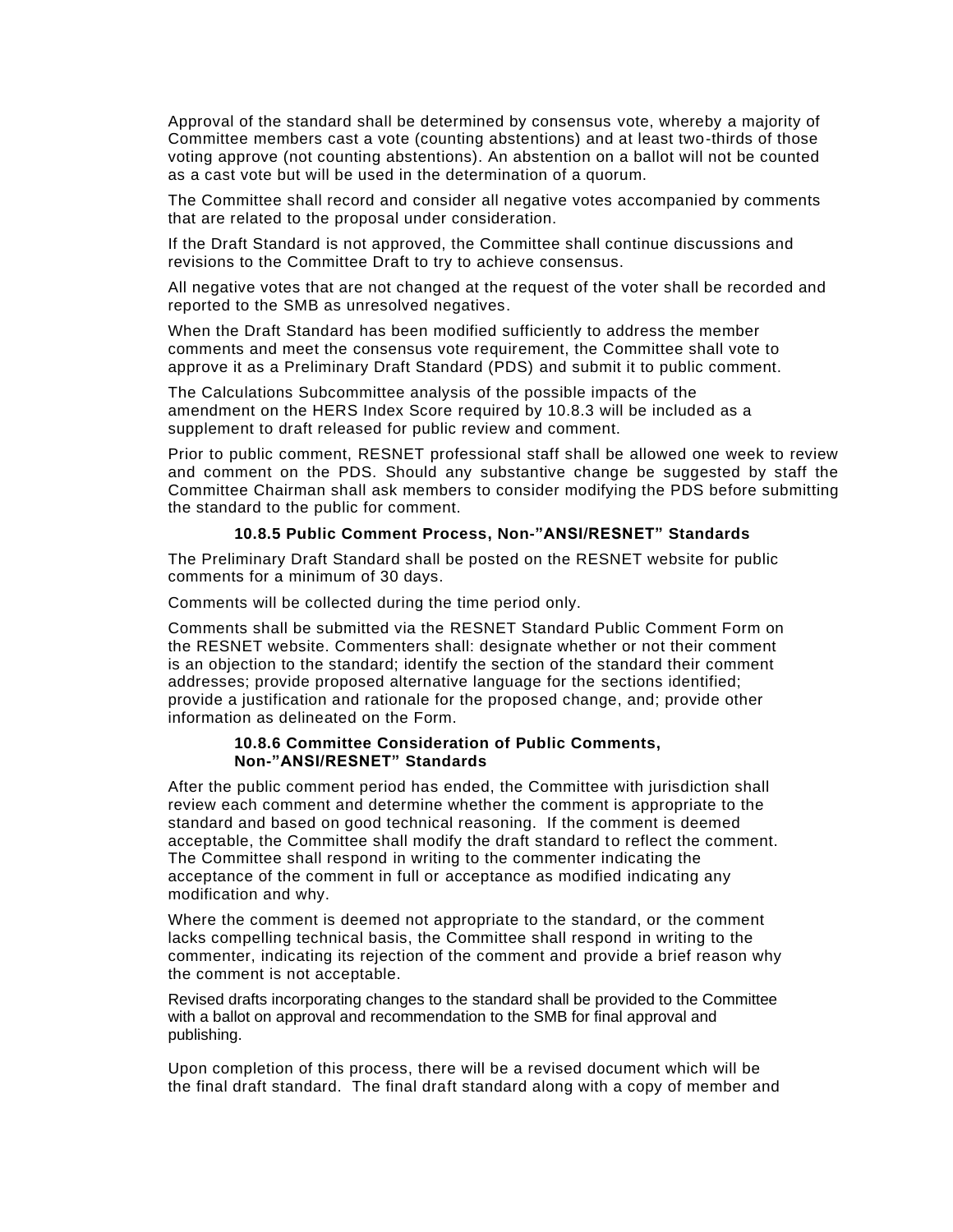public "unresolved objection" comments shall be submitted to the Standards Management Board for approval.

**10.8.7 Non-"ANSI/RESNET" Standards Development Review**  The SMB shall review the process followed in the development of the standard to

confirm the policies and procedures in this manual have been followed. The SMB shall review the standard to confirm that the title and scope have not been altered from what was approved by the SMB and that the body of the standard follows the guidance that was provided by the SMB. If the SMB does not feel that their direction has been followed, the SMB will send the document back to the Committee with specific instructions as to what parts of the standard the SMB feels did not follow their direction. The SMB shall refrain from re-writing the document and will simply refer the document back to the Committee.

#### **10.8.8 Non-"ANSI/RESNET" Standards Publication** *(Rev 5/16/22)*

<span id="page-28-0"></span>Once the SMB has approved the standard or addendum, it shall be officially published and known as a published standard with a title and/or reference number and dates as defined below and determined according to section 10.8.9.

- Publication Date The date on which an amendment is officially approved for publication with a title and/or reference number. This date indicates that an amendment is final, but it shall not be used until the Voluntary Compliance Date.
- Approved Software Rating Tool Availability Date The date on which Approved Software Rating Tools must be updated and reaccredited where required and made available to Raters and Providers to implement a published amendment.
- Voluntary Compliance Date The date on which an amendment approved for publication shall be first allowed, but not required, to be used on any Dwelling Unit or Sleeping Unit.
- Mandatory Compliance Date The date on which compliance with an amendment approved for publication shall be required for any Dwelling Unit or Sleeping Unit with a Building Permit Date on or after that date. Alternatively, the date of the HERS Rater or RFI's first site visit, the date of the application of the permit, or the date of the contract on the home is permitted to be used as the Building Permit Date.
- Transition Period The period of time beginning on the Voluntary Compliance Date and ending on the Mandatory Compliance Date, during which an amendment shall be allowed, but not required, to be used for any Dwelling Unit or Sleeping Unit.
- Vetting Period The period during which RESNET staff will conduct an analysis of the possible impact an amendment will have on the HERS Index prior to its Voluntary Compliance Date.

#### **10.8.9 Standards Implementation** *(Rev 5/16/22)*

<span id="page-28-1"></span>The dates required by section 10.8.8 shall be determined according to sections 10.8.9.1 through 10.8.9.5

10.8.9.1 Determining the Approved Software Rating Tool Availability Date. Where amendments change the calculations conducted by Approved Software Rating Tools the Tools shall be updated and reaccredited by a date not later than 6 months after the Publication Date.

10.8.9.2 Determining the Voluntary Compliance Date. The Voluntary Compliance Date for each amendment shall be established by the Standards Management Board in accordance with Sections 10.8.9.2.1 and 10.8.9.2.3.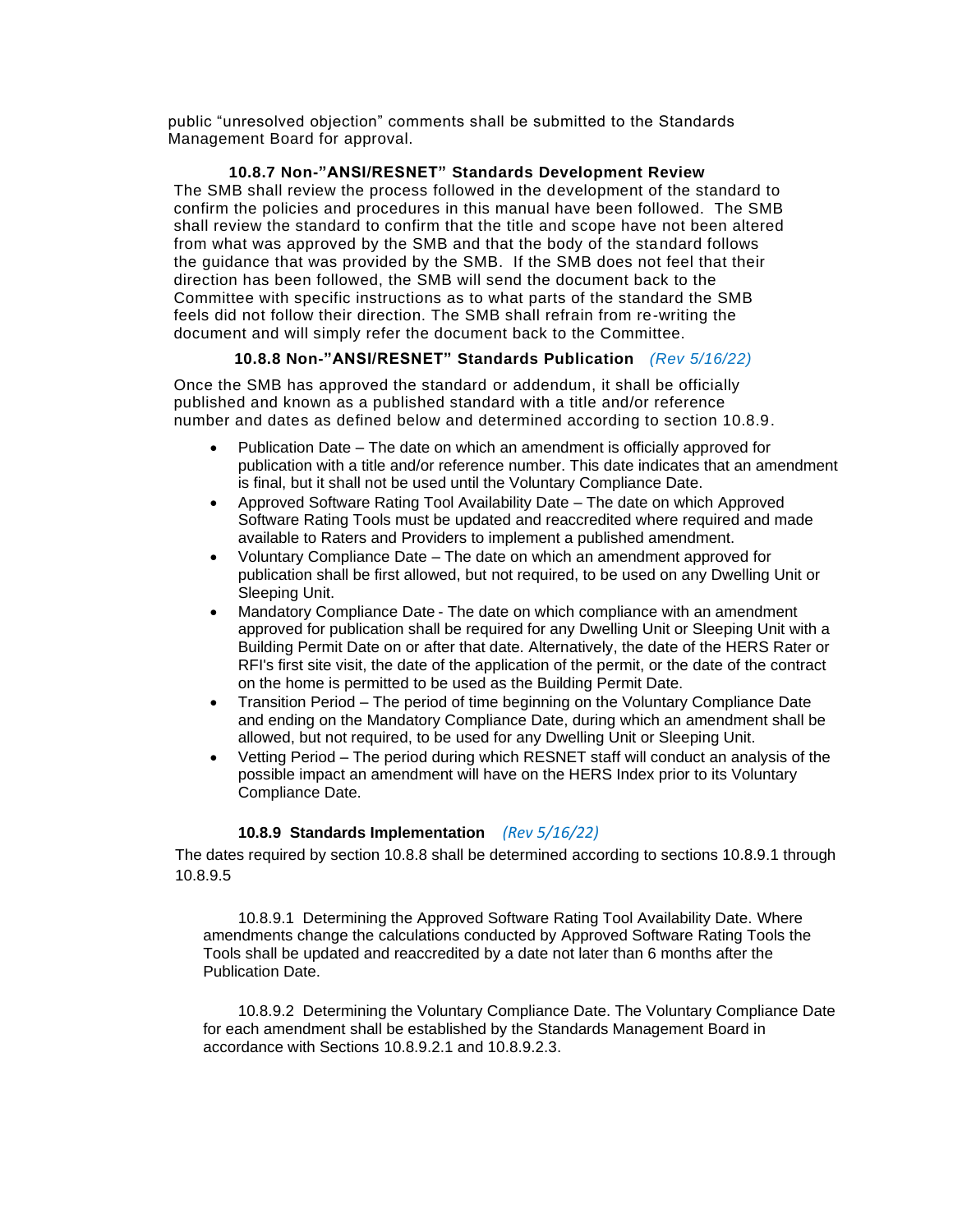10.8.9.2.1 The Voluntary Compliance Date shall be the Publication Date unless the Standards Management Board determines in consultation with RESNET staff that additional preparation time is needed to implement the amendment.

10.8.9.2.2 The Voluntary Compliance Date of an amendment that requires changes to the calculations conducted by Approved Rating Software Tools and reaccreditation shall be not less than 90 days after the Publication Date. The possible impact of the amendment on the HERS Index shall be vetted prior to the Voluntary Compliance Date pursuant to 10.8.9.5

10.8.9.3 Determining the Mandatory Compliance Date for an Amendment. The Mandatory Compliance Date for each amendment shall be established by the Standard Management Board in accordance with Sections 10.8.9.3.1 through 10.8.9.3.3.

10.8.9.3.1 The default Mandatory Compliance Date for an amendment shall be the January 1 or the July 1 following the Publication Date but shall not be sooner than 6 months after the Publication Date. The default Mandatory Compliance Date for amendments adopting new editions of RESNET sponsored and co-sponsored American National Standards shall be not sooner than the January 1 of the second year after ANSI approval of the new edition.

Exception 1: If the amendment requires software changes the Mandatory Compliance Date shall be the January 1 or the July 1 following the Approved Software Rating Tool Availability Date but shall not be sooner than 6 months after the Approved Software Rating Tool Availability Date.

10.8.9.3.2 A Mandatory Compliance Date different than the default as specified by 10.8.9.3.1 is permitted to be established by the Standards Management Board under the following circumstances:

10.8.9.3.2.1 The Mandatory Compliance Date of an Interim RESNET MINHERS standard or addendum and a RESNET ANS addendum adopted pursuant to section 10.3 is permitted to be before the default Mandatory Compliance Date.

10.8.9.3.2.2 The Mandatory Compliance Date of an amendment that is optional in nature and does not disallow existing methods or procedures is permitted to be before the default Mandatory Compliance Date.

10.8.9.3.3 For amendments that are determined by affected parties to be too difficult to fully implement in the marketplace by the default Mandatory Compliance Date, the Standards Management Board, with assistance of RESNET Staff may establish an alternative Mandatory Compliance Date at the discretion of the Standards Management Board.

10.8.9.4 Determining the Transition Period for an Amendment. The Transition Period for each amendment shall be established by the Standards Management Board in accordance with the anticipated magnitude of preparation required to implement the amendment.

- The Transition Period is permitted to be as little as zero days for an amendment that does not require preparation.
- The Transition Period and Mandatory Compliance Date may be reset for amendments the Standards Management Board determines in consultation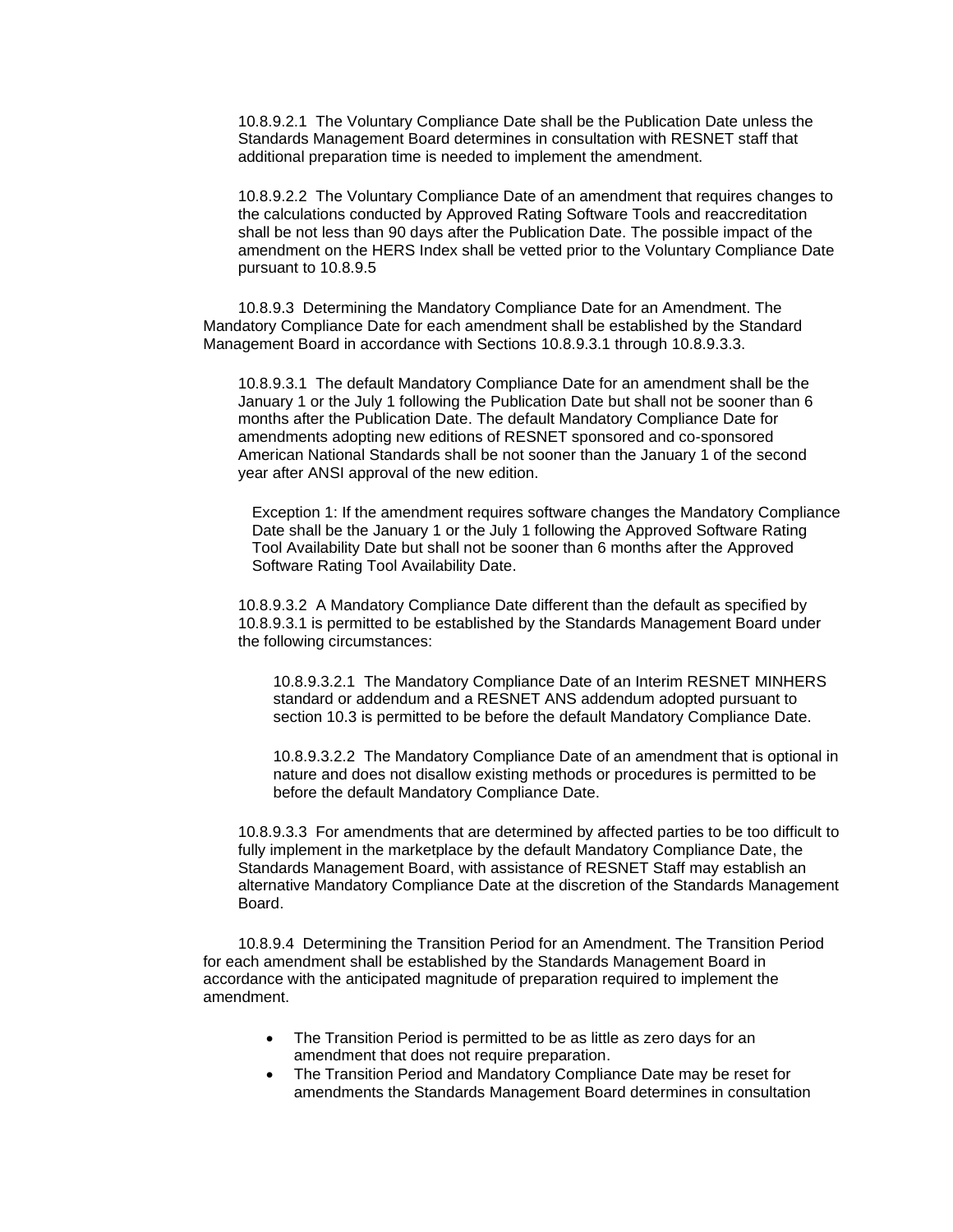with affected parties that the industry cannot adapt to the level of change by the Mandatory Compliance Date.

• Where RESNET staff in consultation with Accredited Software Rating Tool providers and the Software Consistency Committee determine an amendment will result in an increase in the HERS Index that adversely impacts the Rating marketplace, the Standards Management Board shall establish a Transition Period of at least 180 days.

10.8.9.5 Where an amendment changes the HERS Index energy rating calculations conducted by Approved Software Rating Tools there shall be a Vetting Period prior to the Voluntary Compliance Date where an Approved Software Rating Tool is made available to RESNET staff to conduct an analysis of the possible impact of the amendment on the HERS Index but software is not available for public use. If unexpected impacts are discovered RESNET staff will work with the SMB to reevaluate the implementation dates for the amendment.

#### <span id="page-30-0"></span>**10.10 Maintenance and Amendment of Existing Non-"ANSI/RESNET" Standards** *(Rev 5/16/22)*

All RESNET standards shall be maintained on a continuous basis. At a minimum, each standard shall be revised, reaffirmed or withdrawn by the  $5<sup>th</sup>$  year after its initial approval and each 5<sup>th</sup> year after each subsequent approval.

For the purposes of continuous maintanence, all proposed changes to a publis hed standard shall be reviewed when received. The SMB shall determine whether the change is critical or not.

A project to revise an existing standard begins with a proposed amendment and a justification. Any person may propose a revision to an existing standard. The person shall submit the proposal via the online standard amendment form posted on the RESNET website. Proposed revisions shall be provided in underline/strikeout format and clearly identify the elements of the standard to be modified. The proponent shall provide substantive reason(s) or justification for each proposed change. The proponent shall indicate one of the following regarding the impact of each proposed change: (1) it is anticipated the change proposal will increase the HERS Index rating; (2) it is anticipated the change proposal will decrease the HERS Index rating; or (3) it is anticipated the proposal will not increase or decrease the HERS Index rating. The proponent shall submit the best information available to substantiate such assertion. Any proposal to change that does not include proposed language for change(s), a statement indicating the impact of proposed change(s) on the HERS Index and substantive justification for changes shall be rejected.

The Proposed amendment and justification shall be provided to the Standards Manager. The Standards Manager shall review the documentation to check for completeness and where needed, require clarification.

When the Standards Manager deems the proposed amendment submittal complete, the proposed amendment and justification shall be sent to the SMB Chairman for determination of whether the proposed amendment is critical or not.

When a critical change is received, the SMB shall decide whether the proposed change will be handled as an addendum to the published standard or whether it will be handled by updating the published standard. The proposed change shall be assigned to the appropropriate Committee by the SMB Chairman and the standards development process as outlined in sections 10.8.4 through 10.8.8 of this manual shall be followed.

When a non-critical proposed change is received, the proposal shall be kept on file to be provided to the appropriate Committee when the standard is next updated or as determined by the SMB.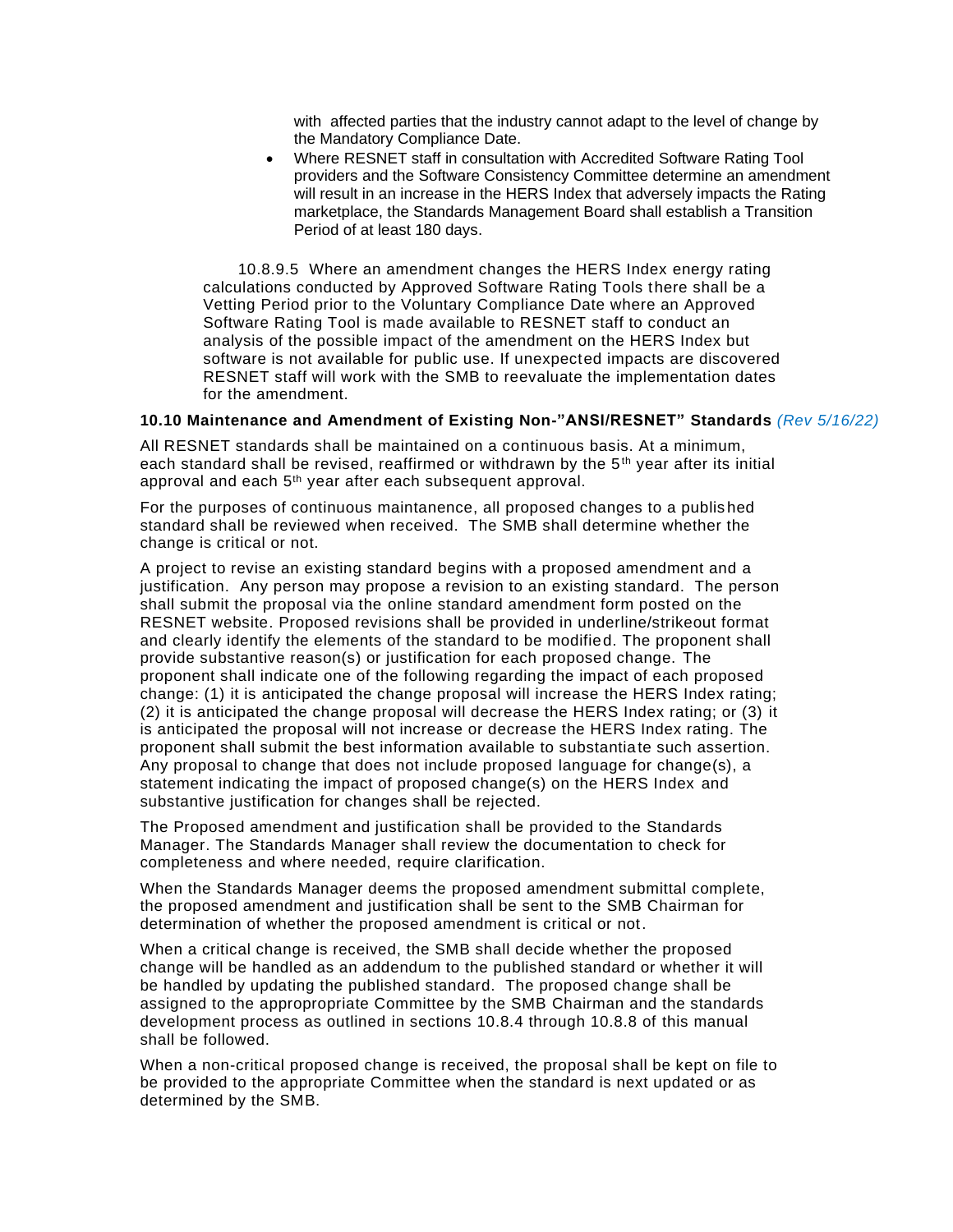During the 5th year after a RESNET standard is first approved the standard shall be reviewed by the Committee having jurisdiction and either revised, reaffirmed or withdrawn. The SMB shall provide the appropriate Committee(s) with a NWI and any policy direction that is deemed necessary.The Committee shall review the standard and address any proposed changes. If there are no proposed changes and the Committee does not propose any changes, the published standard would be circulated for public comment as published.

The Committee shall:

- reaffirm the standard
- revise the standard
- withdraw the standard

#### <span id="page-31-0"></span>**10.11 Addenda to Non-"ANSI/RESNET" Standards**

Where the SMB decides that a critical change proposal has been received and that the addendum process to a published standard is to be followed, then rather than reviewing and amending the complete standard, only part of the standard shall be reviewed and amended.

The amended part of the standard shall follow the standards development process outlined in this manual.

When publishing the addenda to a published standard, it shall be done in a manner that makes it clear that the amendment to that part of the standard shall be used when applying a published standard.

There is no maximum number of addendums that can be made to a standard. If additional amendments to amended sections of the standard (amendments to addenda) are required, the previously approved addendum shall be editorially incorporated into the latter approved addendum/amendment and the previously approved addenda shall be withdrawn.

#### <span id="page-31-1"></span>**10.12 Interim Non-"ANSI/RESNET" Standards or Addendum**

Where the SMB determines that it is time critical that an existing standard be immediately revised or a new standard be implemented, RESNET shall publish the Committee Draft established by simple majority vote as a RESNET standard without Committee consensus or public comments. The standard or addenda shall be identified as an "Interim" RESNET standard or addenda. Within 120 days of it being published as an Interim RESNET standard the Committee Draft shall be further developed as necessary by the Committee to achieve Preliminary Draft Standard/Addenda status and then submitted for public comments. Once the public comments are received and responses provided and the other requirements of this manual have been completed, the Interim RESNET standard shall be withdrawn and replaced by the resulting consensus RESNET standard.

#### <span id="page-31-2"></span>**10.13 Interpretations** *(Rev 11/7/19)*

A request for interperation may be made by any user of the standard by sending a written request to the RESNET Standards Manager. The request shall be worded so that the response can be either yes or no.

When a request for interpretation is received, the request shall be recorded and then forwarded to the appropriate Committee to determine the response. The Committee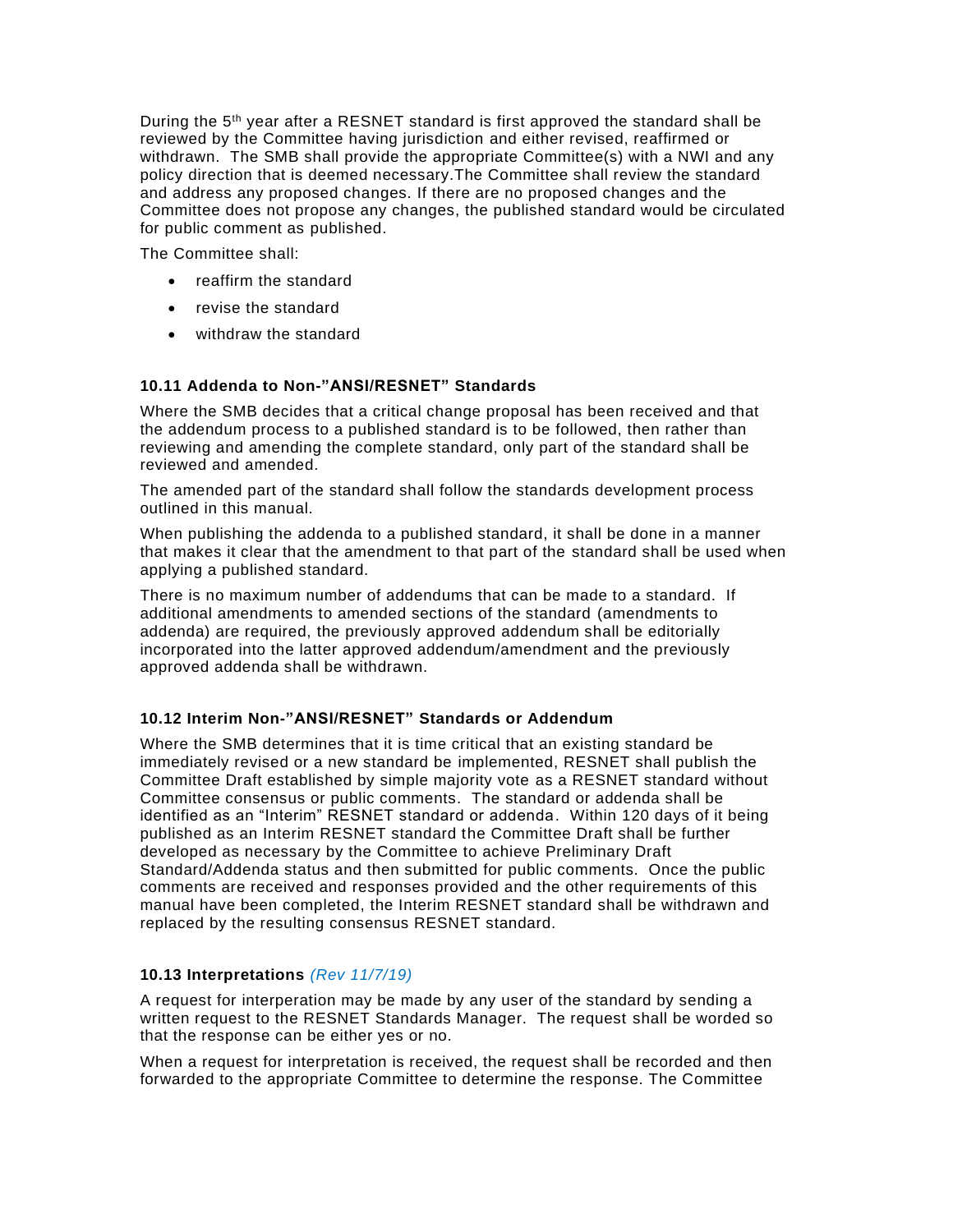shall determine the response using the consensus requirements for development of standards and report the final result to the applicant and to the SMB.

The SMB shall have the discretion to authorize a transition period that delays the date of compliance for an interpretation to become mandatory. If no transition period is authorized the mandatory compliance date of the interpretation shall be 30 days after approval by the SDC. Compliance with interpretations shall be mandatory for any dwelling unit with a building permit on or after the mandatory compliance date. Where building permits are not issued by a jurisdiction, the date of the contract on the home or the date construction of the structure begins may be used.

The Committee shall decide whether the interpretation requested should result in a time critical update to the standard and if so submit a proposed interim addendum to the Standards Management Board. If the committee decides the interpretation is not time critical it shall recommend to the SMB that an amendment implementing the interpretation be pursued in standard order and shall develop the addendum when issued an NWI by the SMB.

#### <span id="page-32-0"></span>**10.14 Copyright**

When it is proposed that material from a publication copyrighted by another organization be copied verbatim in a RESNET standard, guideline, etc., written permission for RESNET to re-print the material shall be obtained from the owner of the copyright. The standard, guideline, etc. shall include a footnote which references this permission.

The owner of the copyrighted material shall provide RESNET with the following statement:

"The contributor grants a free, irrevocable license to RESNET to incorporate text or other copyrightable material contained in this contribution and any modifications thereof in the creation of a RESNET document; to copyright and sell portions of this contribution; and at RESNET's sole discretion, to permit others to reproduce in whole or in part such contributions or the resulting RESNET document. The contributor will grant licenses under such copyrights to third parties on reasonable, non-discriminatory terms and conditions if appropriate, including the right to develop derivative works by RESNET and implementers of the RESNET document that incorporates this text."

#### <span id="page-32-1"></span>**10.15 Reference to Patented Items**

A RESNET standard may be drafted that includes the use of a patented item. The Committee shall discuss the technical reasons for inclusion of a patented item to justify the inclusion. For the document to proceed, the patent holder shall provide the IP proffer to RESNET at least seven (7) days before a vote on the standard.

The existance of relevant patents and pending patents should be made known as early as possible during the standards development process, preferably even at the Proposed New RESNET Standard stage.

Care shall be taken by the Chair of the Committee and RESNET staff to try to determine if a standard being developed would need to include reference to a patent. The Chair of the Committee shall remind Committee members that reference to a patent may not be possible if the patent holder does not want to grant a patent license or if the terms are not reasonable.

If a patent is granted when an ANSI / RESNET standard has already been published, RESNET shall try to obtain a license for use of the patent and failure to do so shall result in the standard being withdrawn.

Each RESNET or ANSI / RESNET standard shall include the following notice.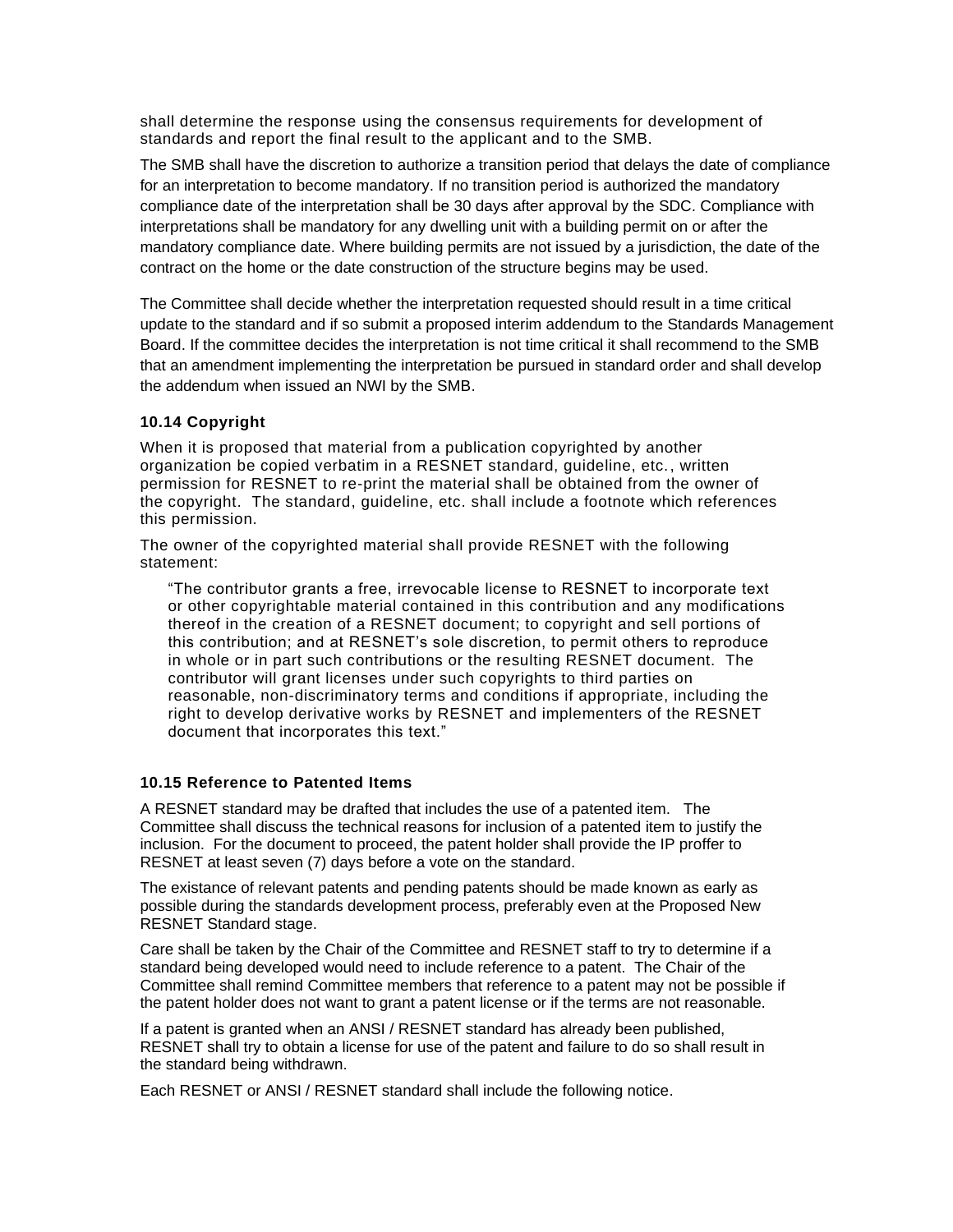"**Note:** RESNET does not assume any liability to any patent owner, nor does it assume any obligations whatsoever to parties adopting the standard or publication. RESNET takes no position with respect to the validity of any claimed patent rights relating to this standard. RESNET is not responsible for identifying patents for which a license may be required in order to comply with any RESNET standard."

Where a license has been obtained from the patent holder at no cost or at reasonable and nondiscriminatory terms for inclusion of the patent in a RESNET standard, the standard shall indicate this as such to the user of the standard by including the following:

"**Note:** The reader's attention is called to the possibility that compliance with this standard may require use of an invention covered by patent rights.

By publication of this standard, no position is taken with respect to the validity of this claim or of any patent rights in connection therewith. The patent holder has, however, filed a statement of willingness to grant a license under these rights on reasonable and nondiscriminatory terms and conditions to applicants desiring to obtain such license. Details may be obtained from the publisher."

It is important to note that the patent holder is not required to permit the use of his technology at no cost or at reasonable and nondiscriminatory terms. If the patent holder chooses not to make the technology available at no cost or at reasonable and nondiscriminatory terms, the standard development process will cease or, in the case of a published standard, the standard shall be withdrawn.

A copy of all statements received from the patent holder shall be maintained in RESNET records.

#### <span id="page-33-0"></span>**10.16 Commercial Terms and Conditions**

Provisions involving business relations between buyer and seller such as guarantees, warranties, and other commercial terms and conditions shall not be included in RESNET standards. The appearance that a standard endorses any particular products, services or companies shall be avoided. Therefore, it is not acceptable to include manufacturer lists, service provider lists, or similar material in the text of a standard or in an annex (or the equivalent). Where a sole source exists for essential equipment, materials or services necessary to comply with or to determine compliance with the standard, it is permissible to supply the name and address of the source in a footnote or informative annex as long as the words "or the equivalent" are added to the reference. In connection with standards that relate to the determination of whether products or services conform to one or more standards, the process or criteria for determining conformity can be standardized as long as the description of the process or criteria is limited to technical and engineering concerns and does not include what would otherwise be a commercial term.

#### <span id="page-33-1"></span>**10.17 Development of Other Deliverables**

RESNET may decide to develop other standardizing documents. These documents are not consensus based and do not follow the procedures for consensus in this document.

#### **10.17.1 Technical Specifications**

<span id="page-33-3"></span><span id="page-33-2"></span>RESNET technical specifications may be developed for use by the industry.

#### **10.17.2 Publicly Available Specifications (PAS)**

<span id="page-33-4"></span>RESNET publicly available specifications may be developed from time to time. PAS documents are very general in format.

#### **10.17.3 Technical Reports**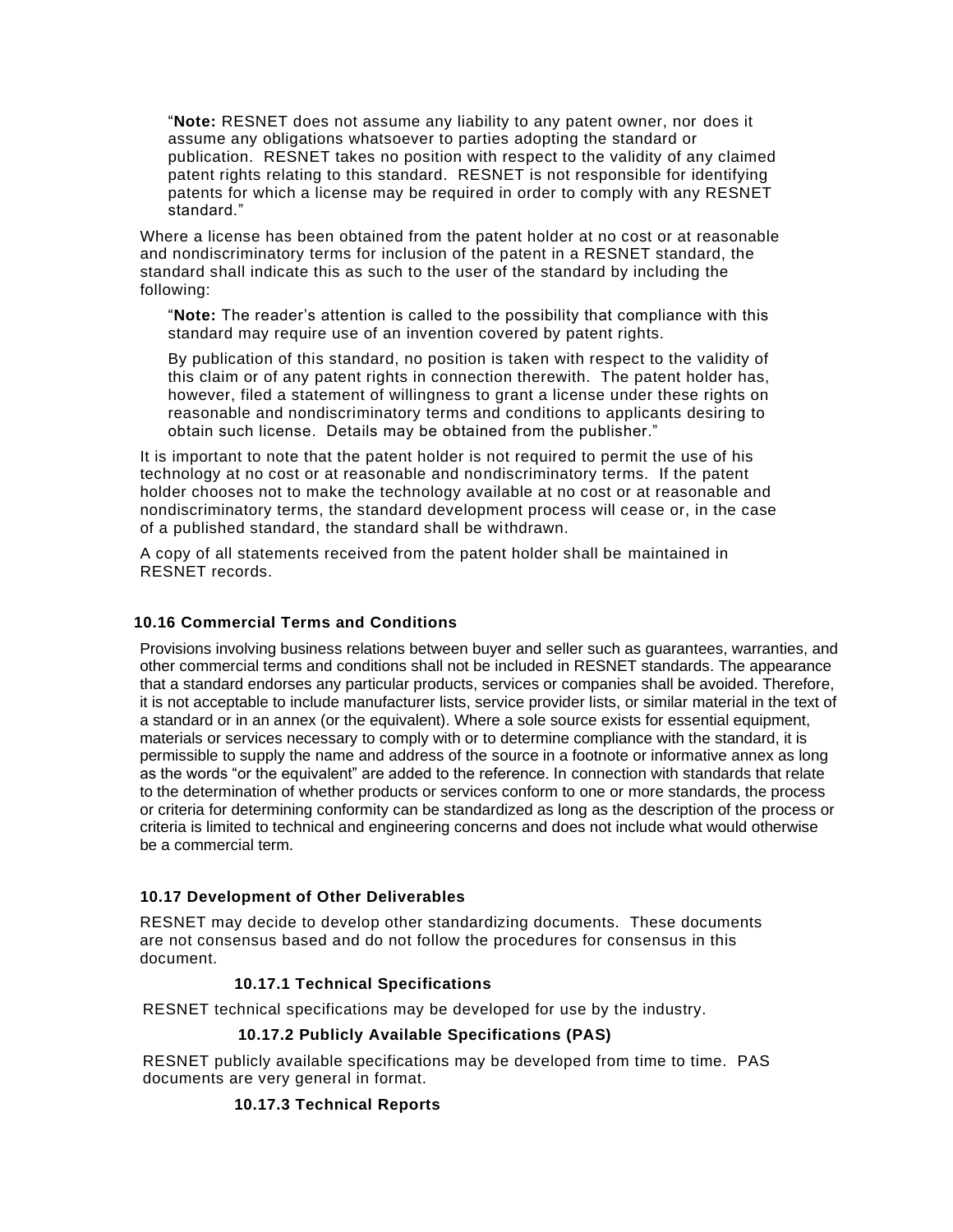<span id="page-34-0"></span>When consensus is not reached on a standard, one option is to publish the work as a technical report. By doing so the work to date is preserved. Technical reports can be further developed under the process outlined in this manual to make the technical report become a standard.

#### **10.17.4 Guidelines**

<span id="page-34-2"></span><span id="page-34-1"></span>RESNET Guidelines may be developed for use by the industry as guidance preliminary to establishment of standards. Guidelines will be based on best current knowledge and provided to industry as guidance for best practices and for comment that will form the basis for future standards projects. Technical Reports may also be published as Guidelines with sufficient support of the SMB and Committee jurisdiction over the technical subject matter.

<span id="page-34-3"></span>Guidelines shall be based on RESNET reports from approved projects to determine and document best practices in areas it does not currently have standards. Guidelines do not require Committee consensus and may be approved after one round of attempts to address member objections. Guidelines do not require public comment. Guidelines shall be adopted by the SMB for publication.

<span id="page-34-4"></span>Guidelines are an initiation of efforts by RESNET to develop standards for use by the home energy evaluation industry and shall be followed up with standards development projects to develop consensus standards.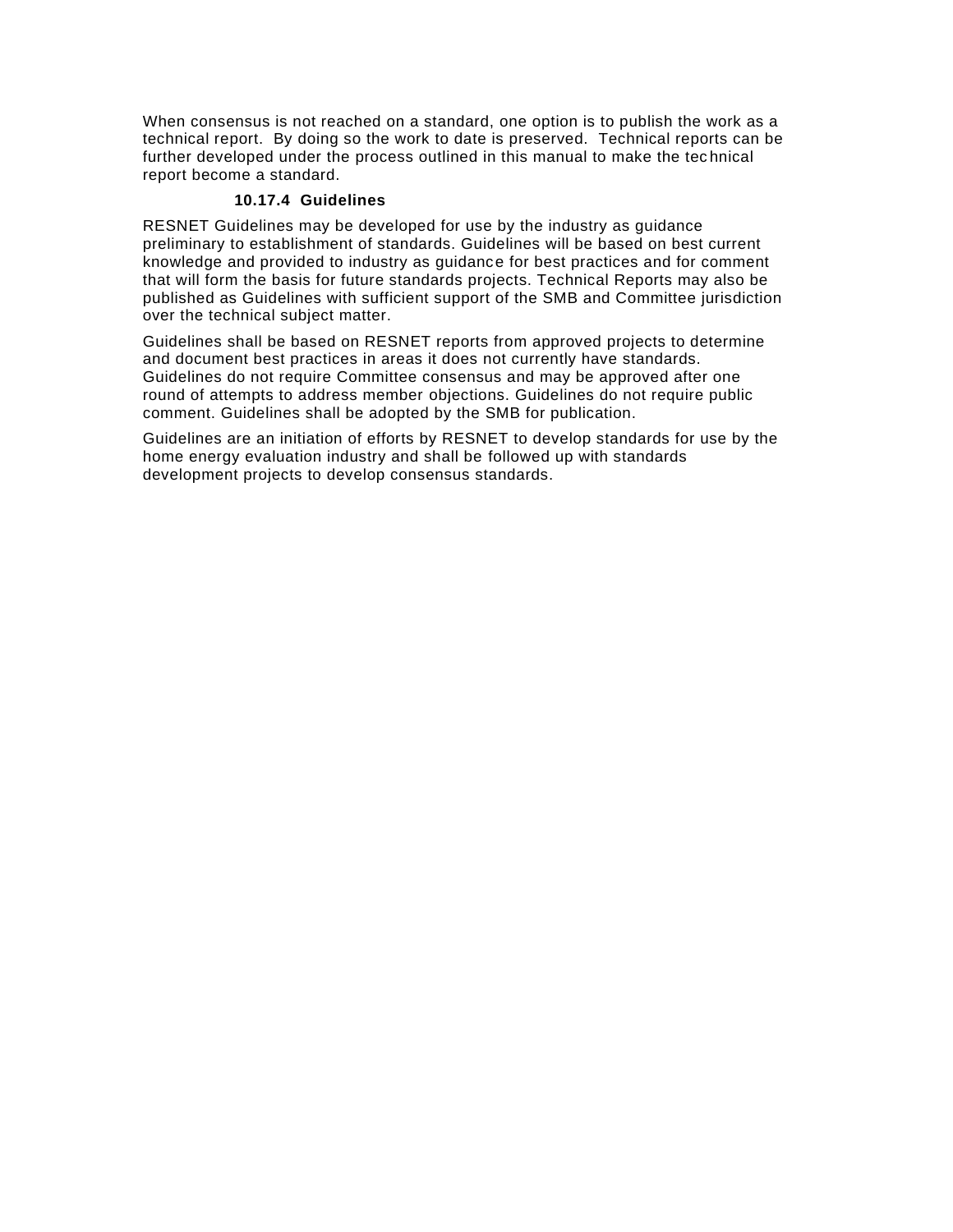#### **11. Meetings**

Meetings shall be held on a consistent and regular basis to the extent possible. Additional meetings by any of the groups can be held when the workload dictates that this is required.

#### <span id="page-35-0"></span>**11.1 General**

<span id="page-35-1"></span>Meetings may be conducted electronically, by teleconference, or in person. The Chair of the group shall decide the means by which to hold the meeting.

#### **11.1.1 Standards Management Board (SMB) Meetings**

The Standards Management Board shall meet at least twice per year.

Quorum for a SMB meeting shall be fifty percent plus one.

Decisions shall be made by the majority of the members present at a meeting or who vote on an electronic ballot.

#### **11.1.2 Non-"ANSI/RESNET" Standards Committee Meetings**

<span id="page-35-2"></span>Committees shall meet at least twice per year.

Quorum for a Committee meeting shall be fifty percent plus one.

Decisions on all items not identified by this document shall be made by a majority of the members present at a meeting or who vote on a letter ballot where a quorum is met.

Decisions on standards shall be made by consensus, whereby a majority of the Committee cast a vote (counting abstentions) and at least two-thirds of those voting approve (not counting abstentions)..

#### **11.1.3 Non-"ANSI/RESNET" Standards Sub-Committee (SC) Meetings**

<span id="page-35-3"></span>The Standards Development Sub-Committee members do not vote on standards, they make recommendations to the Committee. However, the SC may indicate a position of the group by having members indicate their acceptance in a poll/vote. If an item does not have majority support, the item should continue discussion.

When presenting a document to the Committee, the SC should indicate the specific objections to the document.

#### **11.1.4 Non-"ANSI/RESNET" Standards Task Group (TG) Meetings**

<span id="page-35-4"></span>The Task Group members do not vote on standards, they make recommendations to the Standards Development Sub-Committee. Any contentious issues should be indicated when its work product document is presented to the Sub-Committee or Committee.

#### <span id="page-35-5"></span>**11.2 Procedure for Calling Meetings**

The Chair shall determine the date of the meeting, the location of the meeting and the mode of the meeting with input from RESNET staff and the participants. At each meeting the next scheduled meeting should be confirmed and all of the groups are encouraged to schedule meetings in advance and then review and update the schedule as time goes along.

The dates of the meetings for each group shall be made available to each of the participants via emails. Emails shall be sent out to the participants to remind them of the meeting dates.

#### <span id="page-35-6"></span>**11.3 Agendas**

An agenda for the meeting should be sent in advance of the meeting.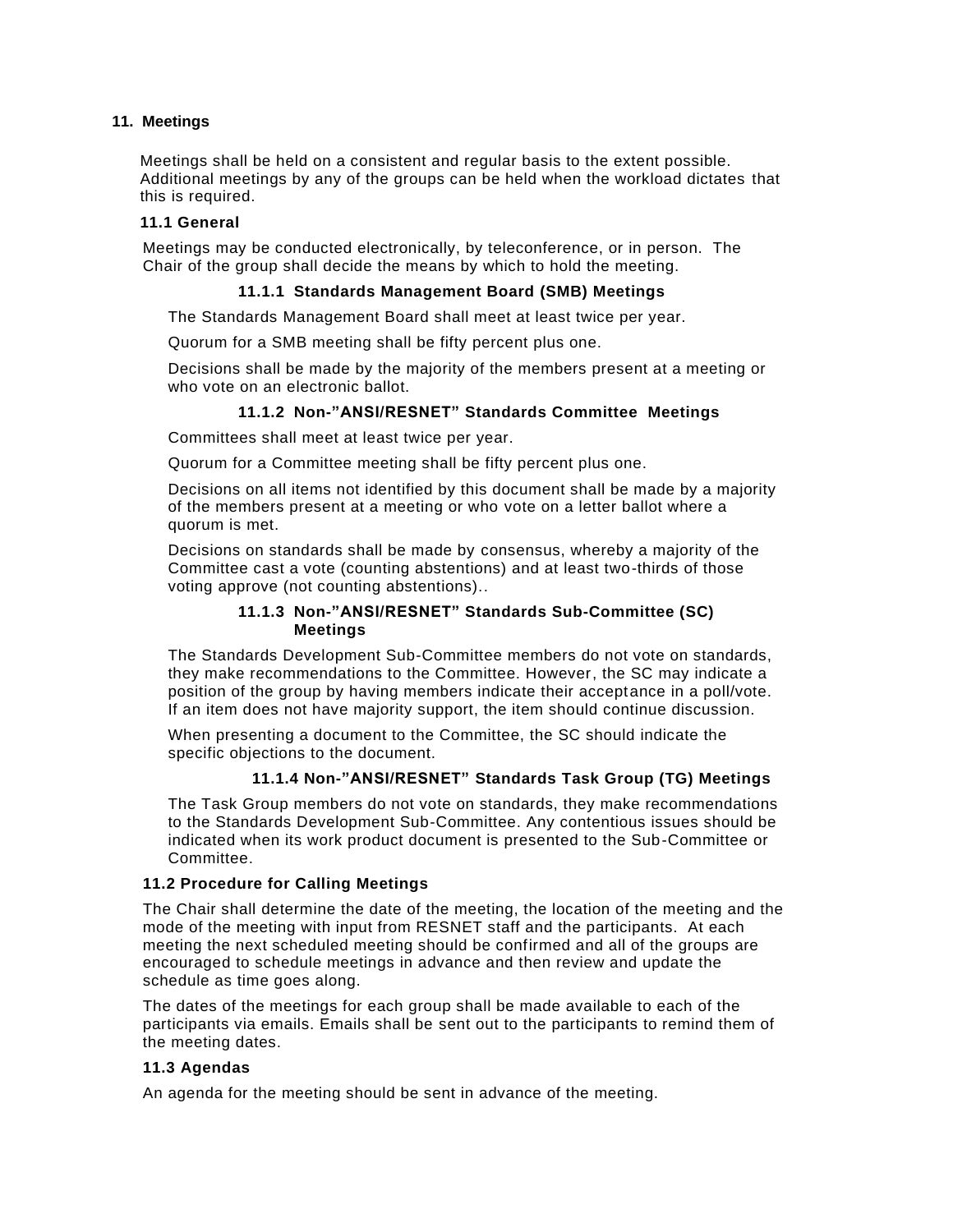The Chair is responsible for the development of the agenda. The Chair may develop the agenda with input from staff. The agenda can include all the work items and issues that the group needs to work on in total or the agenda may simply include the items to be discussed at that particular meeting. Any documents that will be discussed at the meeting should be identified and included in an agenda package. The Chair is encouraged to solicit input from the participants at meetings as to what the agenda items should be at the next meeting.

Where documents or updated materials are available after the agenda has been distributed, these materials should be circulated as soon as possible to all of the participants. If these materials result in a revised agenda, the participants shall be notified of such.

The agenda should include:

- name of group
- date of meeting
- location/mode of meeting
- start time and projected duration
- teleconference/webinar information, where appropriate
- all agenda items and an indication when only specific items are scheduled to be discussed

#### <span id="page-36-0"></span>**11.4 Procedures for Holding Meetings**

All participants shall be encouraged to engage in the discussion on all items. Each participant shall provide their technical expertise as a subject matter expert. In case s where the individual is expressing an industry sector position or a trade association position rather than their own, the participant shall indicate such and it shall be recorded as such.

For any of the groups to make decisions at a meeting a quorum shall be present.

The Chair is responsible to ensure that all participants act in a professional and respectful capacity.

#### <span id="page-36-1"></span>**11.5 Cancellation of Meetings**

Once a meeting is scheduled, every effort shall be made to proceed with the meeting as scheduled. However, the Chair may cancel or re-schedule a meeting when it is in the best interest of the group.

A notice of cancellation shall be sent to all the participants as soon as possible to inform them. For face to face meetings, this should be ten (10) business days or more.